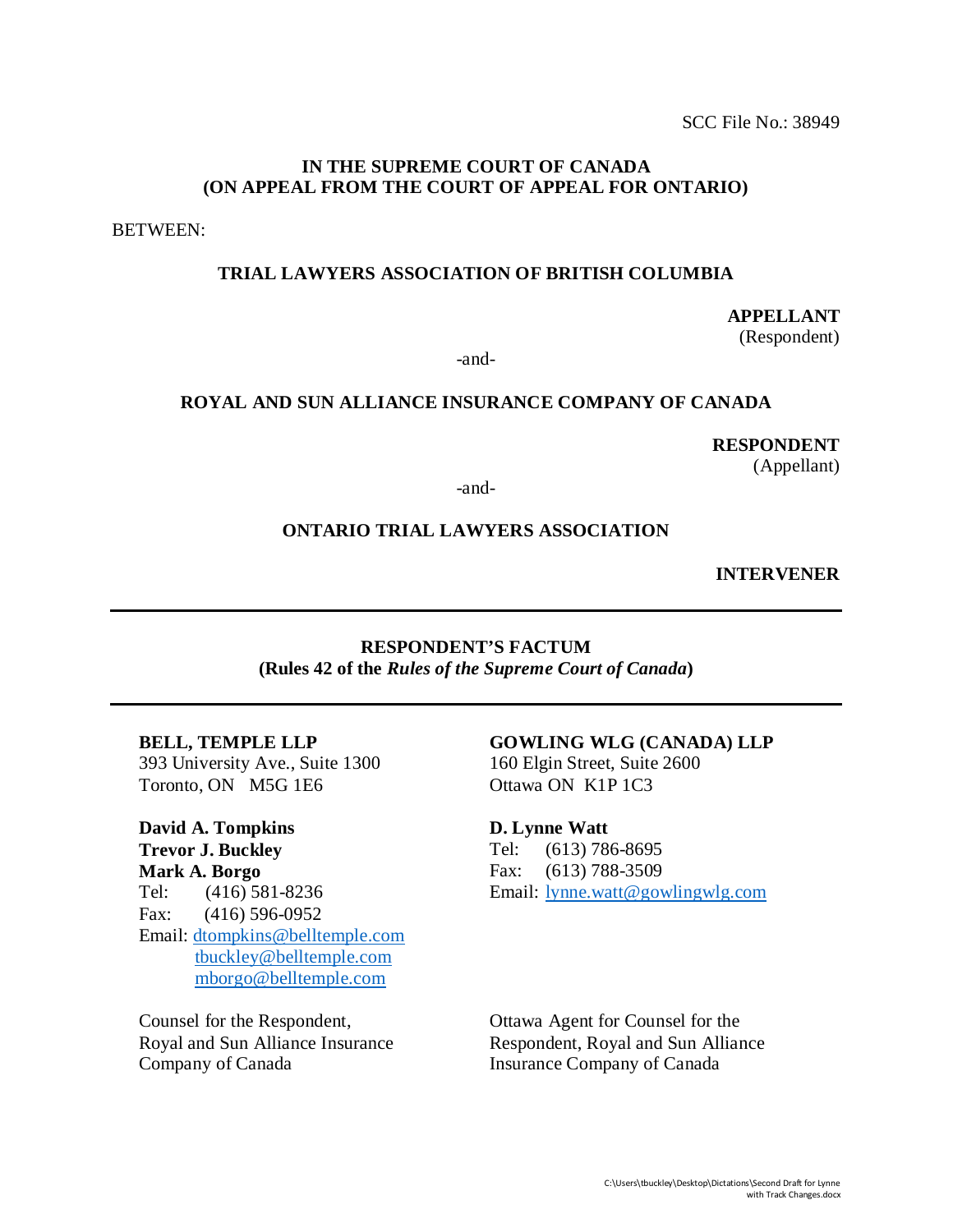#### **HUNTER LITIGATION CHAMBERS**

2100-1040 West Georgia Street Vancouver, BC V6E 4H1

## **Ryan D.W. Dalziel**

**Esher V. Madhur** Tel: (604) 891-2416 Fax: (604) 647-4554 Email: rdalziel@litigationchambers.com

**- AND -**

## **MURPHY BATTISTA LLP**

2020-650 West Georgia Street Vancouver, BC V6B 4N7

## **Kevin Gourlay**

Tel: (604) 683-9621 Fax: (604) 683-5084 Email: gourlay@murphybattista.com

Counsel for the Appellant, Trial Lawyers Association of British Columbia

## **MACKENZIE BARRISTERS P.C.**

120 Adelaide Street West, Suite 2100 Toronto, ON M5H 1T1

**Gavin MacKenzie** (LSO# 16941B) Tel: 416-304-9293/Fax: 416-304-9296 Email: gavin@mackenziebarristers.com

**Brooke MacKenzie** (LSO# 64135P) Tel: 416-304-9294/Fax: 416-304-9296 Email: [brooke@mackenziebarristers.com](mailto:brooke@mackenziebarristers.com)

**- AND -**

**OATLEY VIGMOND** 200-151 Ferris Lane Barrie, ON L4M 6C1

## **NORTON ROSE FULBRIGHT CANADA LLP** 1500-45 O'Connor Street Ottawa, ON K1P 1A4

**Matthew J. Halpin**

Tel: (613) 780-8654 Fax: (613) 230-5459 Email: matthew.halpin@nortonrosefulbright.com

Ottawa Agent for Counsel for the Appellant, Trial Lawyers Association of British Columbia

## **JURISTES POWER LAW**

130 Albert Street, Suite 1103 Ottawa, ON K1P 5G4

**Maxine Vincelette** (LSO# 69000D) Tel: (613) 702-5573 Fax: (613) 702-5573 Email: mvincelette@powerlaw.ca

Ottawa Agent for the Intervener, Ontario Trial Lawyers Association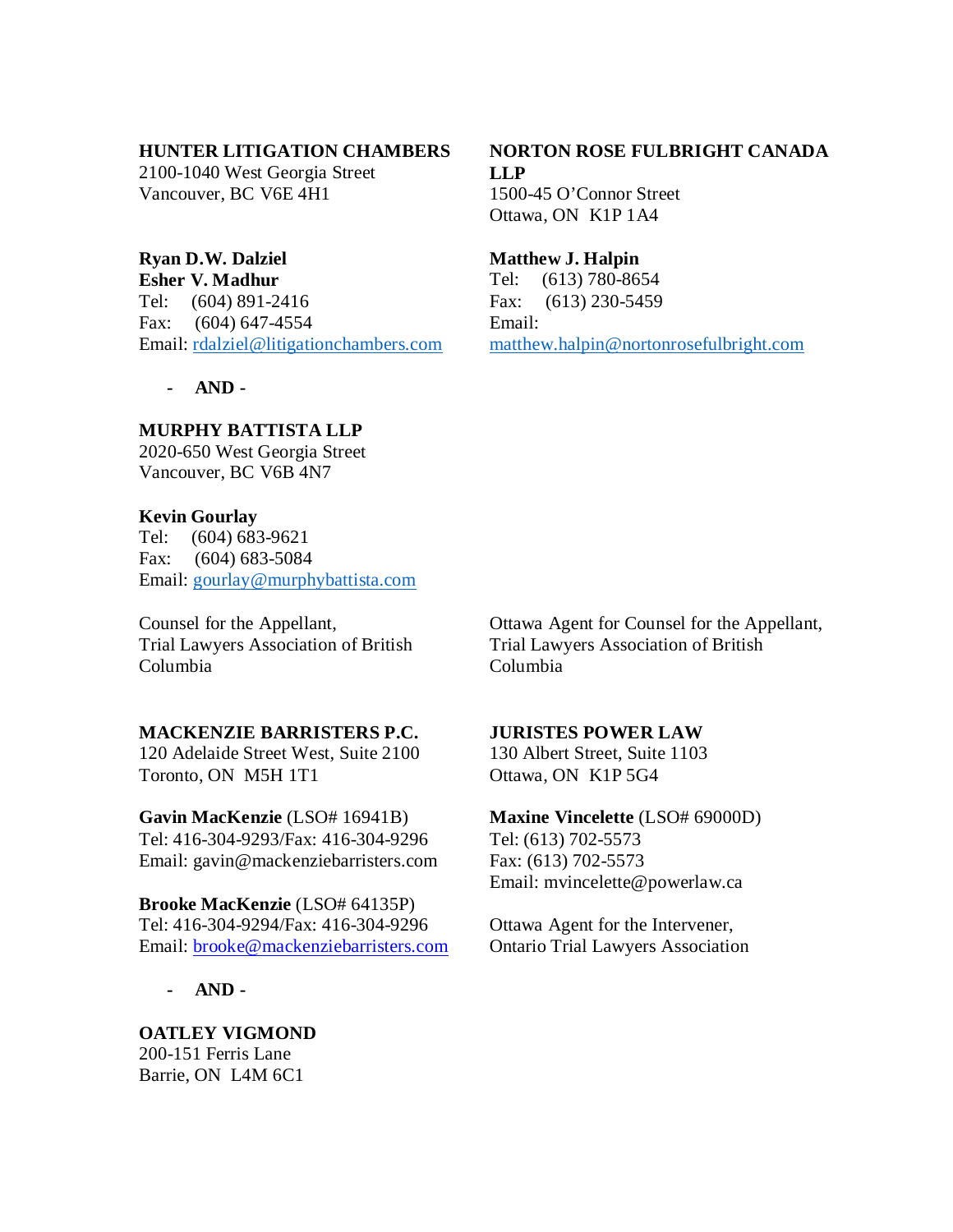# **James Vigmond**

Email: jvigmond@oatleyvigmond.com

## **Brian Cameron**

Tel: 705-726-9021 Email: bcameron@oatleyvigmond.com

Counsel for the Intervener, Ontario Trial Lawyers Association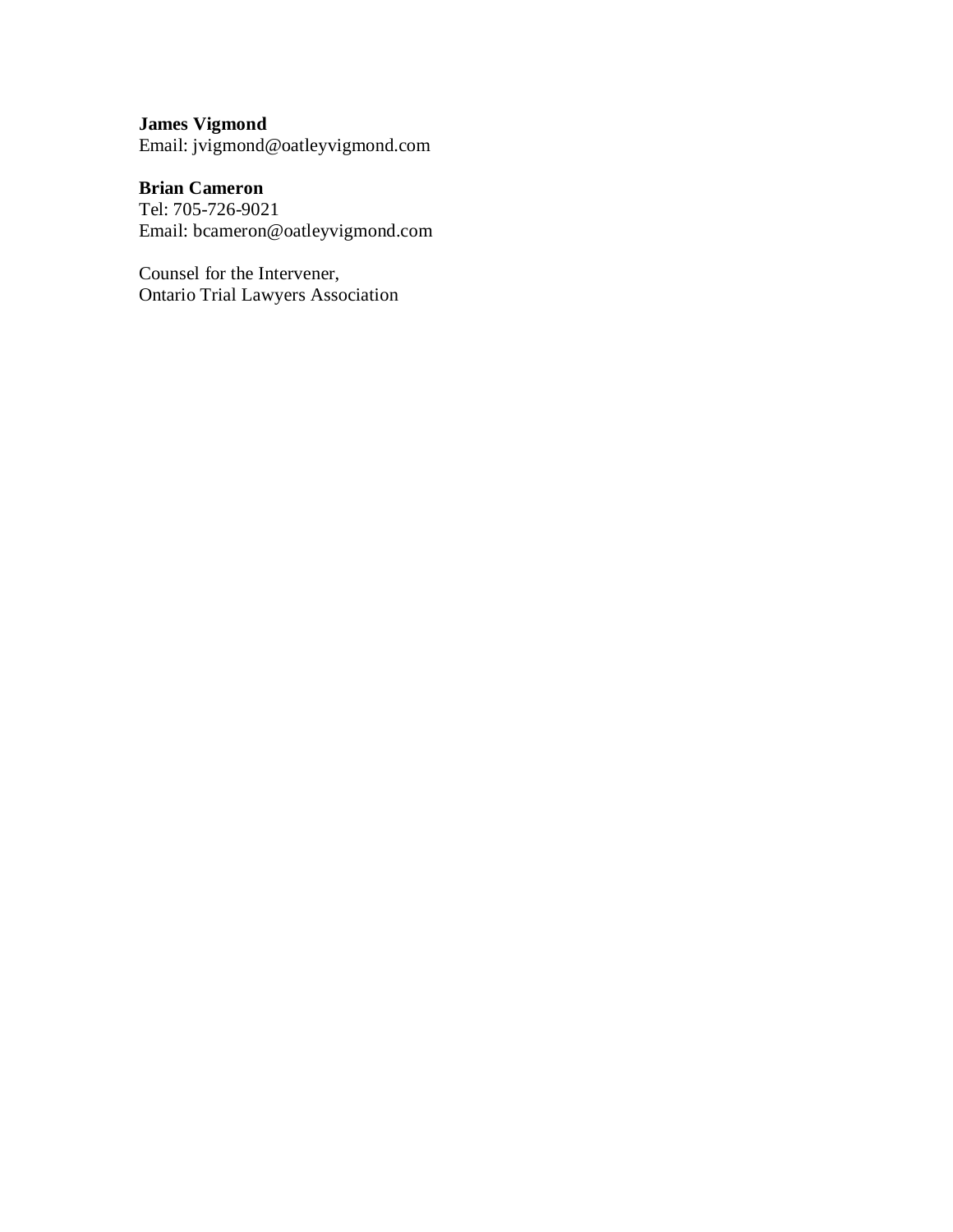## **TABLE OF CONTENTS**

| <b>TAB</b> |                                                                             | <b>PAGE</b> |
|------------|-----------------------------------------------------------------------------|-------------|
| 1.         | <b>Factum of the Respondent</b>                                             |             |
|            |                                                                             |             |
|            |                                                                             |             |
|            |                                                                             |             |
|            |                                                                             |             |
|            |                                                                             |             |
|            |                                                                             |             |
|            |                                                                             |             |
|            |                                                                             |             |
|            |                                                                             |             |
|            |                                                                             |             |
|            | The Need for the Court to be Sensitive to its Role as the Adjudicative      |             |
|            |                                                                             |             |
|            | B. RSA Did Not Waive Its Right to Defend Bradfield's Section 258 Action  13 |             |
|            |                                                                             |             |
|            |                                                                             |             |
|            |                                                                             |             |
|            |                                                                             |             |
|            |                                                                             |             |
|            |                                                                             |             |
|            |                                                                             |             |
|            |                                                                             |             |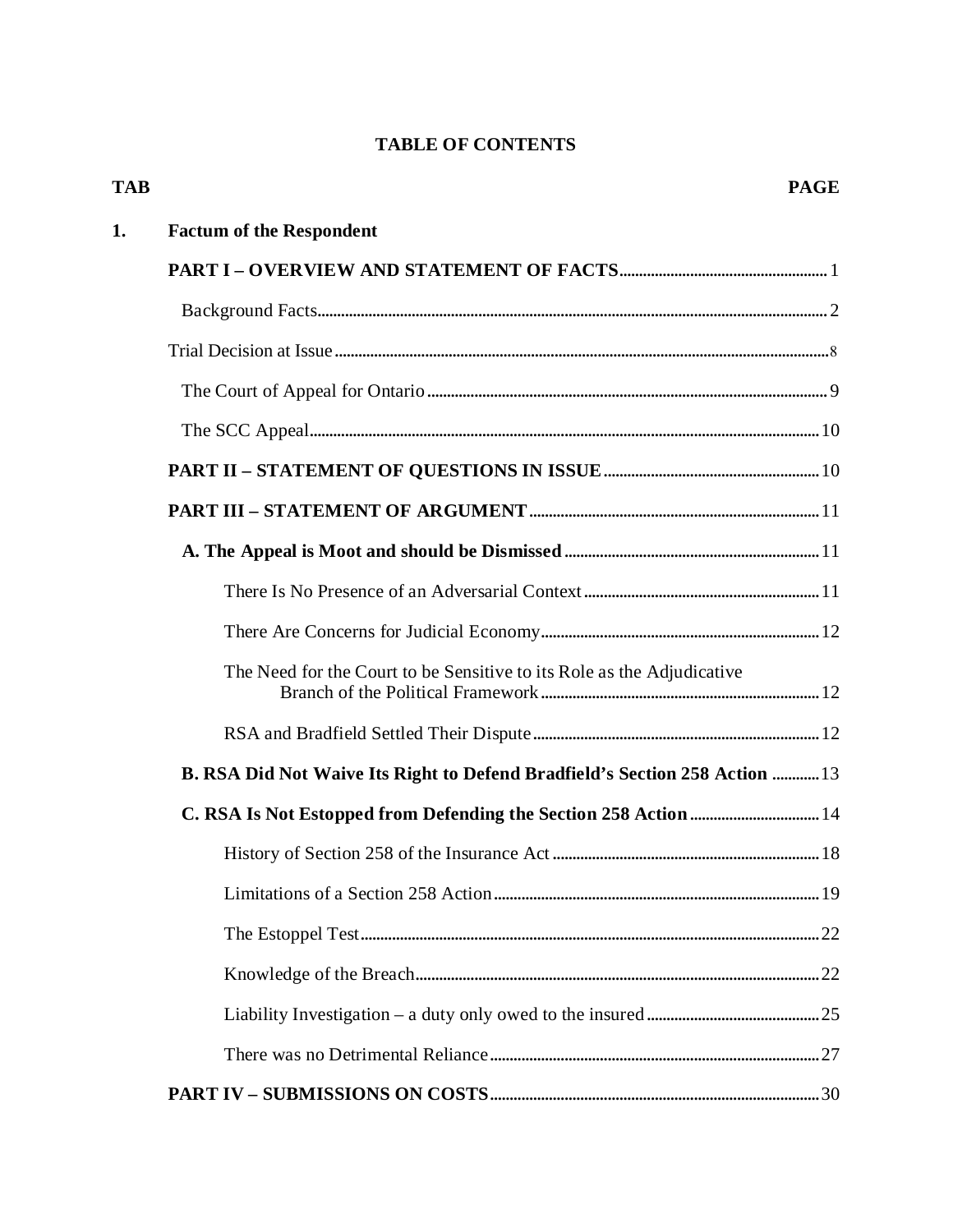| PART VI - TABLE OF AUTHORITIES & STATUTORY PROVISIONS32 |  |
|---------------------------------------------------------|--|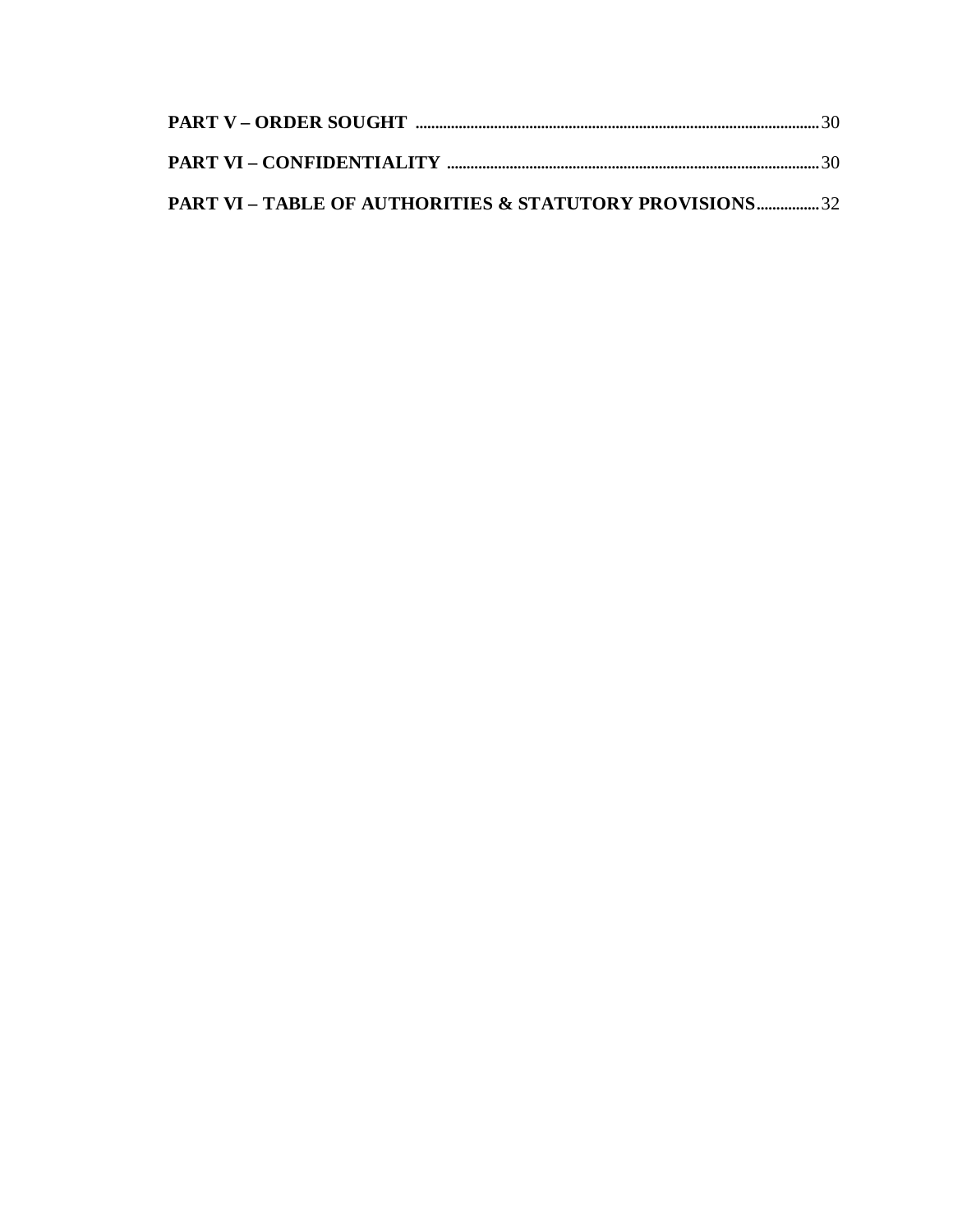## **PART I – OVERVIEW AND STATEMENT OF FACTS**

- 1. Motor vehicle accidents happen and people do get hurt. Litigation does ensue. In Ontario, there is a comprehensive and highly regulated compensation framework to respond to both personal injury and property losses. This framework is generally handled by coverages available under automobile policies, contracts between insureds and insurers. Liability coverage at an early stage may impose a duty to defend. Thereafter, during the course of the litigation, developing circumstances may impact not only that original duty to defend, but the separate and distinct duty to indemnify. An insurer's defence should not equate to an assurance of coverage and a final duty to indemnify.
- 2. In the underlying litigation connected to this Appeal, all injured parties received full compensation, funded by a variety of insurers, in response to contractual or statutory obligations. The sole remaining dispute – the one that gave rise to this Appeal – is a subrogation claim by State Farm in the name of its insured, Bradfield, against the Respondent, Royal and Sun Alliance Insurance Company of Canada ("RSA").
- 3. As with most insurance disputes, particularly subrogation claims, the underlying financial dispute was resolved by way of settlement on June  $22$ ,  $2020$ .<sup>[1](#page-5-0)</sup> This occurred after Leave to Appeal was granted to this Court. RSA was successful previously on having the Bradfield / State Farm Appeal dismissed by the Ontario Court of Appeal.
- 4. The substituted Appellant, the Trial Lawyers Association of British Columbia ("TLABC"), concedes that the Appeal is moot; however, TLABC requests that the appeal be heard and decided to provide "clarity on the law." If this Honourable Court elects to hear this Appeal, the Respondent RSA submits that on the uncontested facts arising from the underlying litigation, the Appeal should be dismissed for the same reasons as articulated by the Ontario Court of Appeal.

<span id="page-5-0"></span><sup>&</sup>lt;sup>1</sup> Appellant's Record ("AR"), Vol. II, p. 140.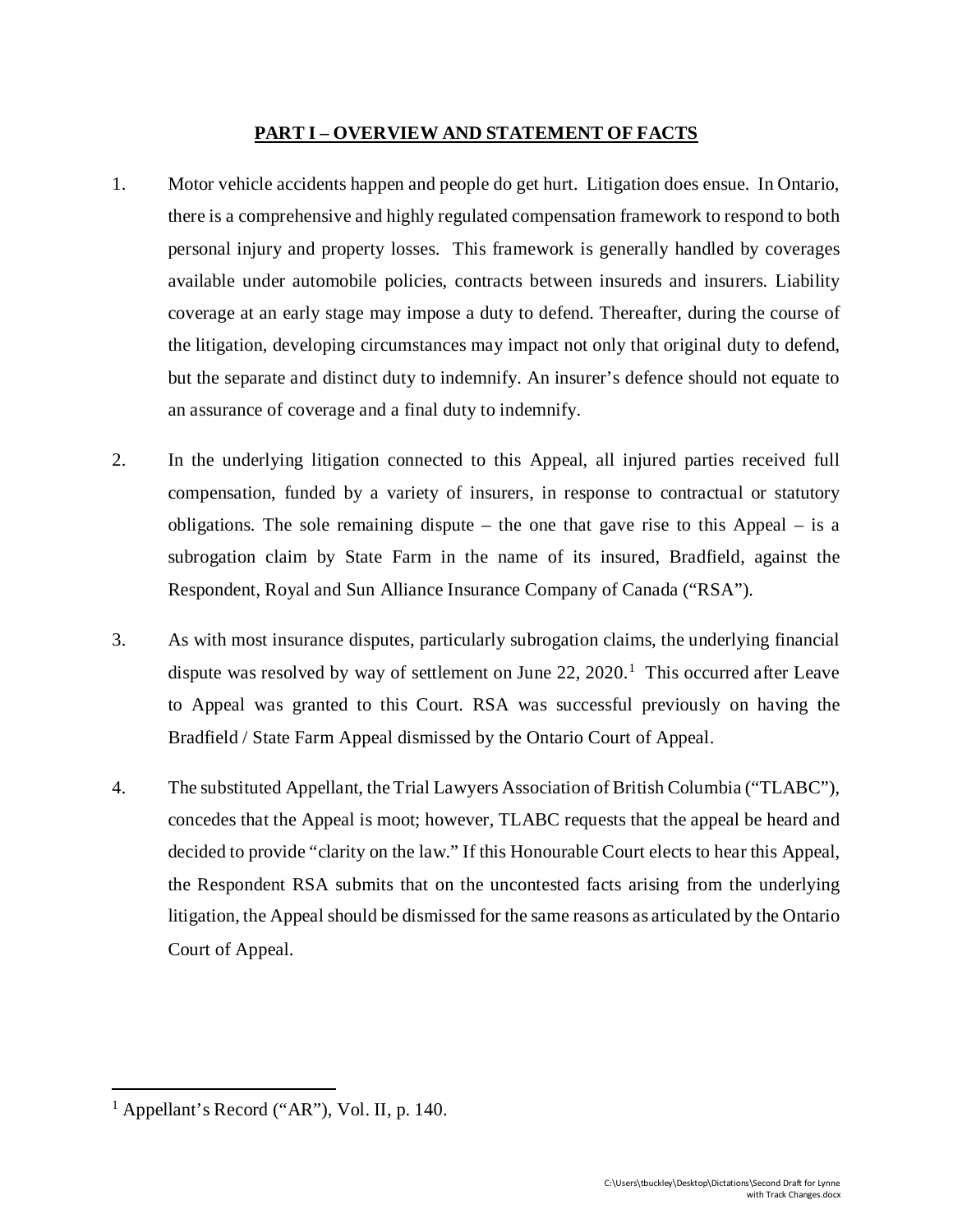#### *Background Facts*

- 5. This Appeal arises from facts relating to the conduct of various insureds, insurers, and their counsel in three related actions: *Caton v. Devecseri et al*.*,* OSC 144/08[2](#page-6-0), *Bradfield v. Devecseri et al*, OSC CV-07-085788[3](#page-6-1) and *Bradfield v. Royal and Sun Alliance Insurance Company of Canada*, OSC 263/12[.4](#page-6-2)
- 6. On May 29, 2006, Jeffrey Bradfield, Paul Latanski, and the late Steven Devecseri were riding their motorcycles. Devecseri, at high speed, recklessly drove onto the wrong side of the road and collided with the oncoming vehicle of Jeremy Caton. Bradfield, traveling nearby Devecseri, did not hit Caton's automobile, but was struck by debris from the collision. Devecseri was killed and Caton and Bradfield were injured. [5](#page-6-3)
- 7. Two significant personal injury claims were commenced: one by Bradfield (as Plaintiff in his personal capacity), represented by solicitor Pitaro, in a claim against Devecseri and one by Caton, represented by solicitor Watt, in a claim against Devecseri, Bradfield, Latanski and Kingsway General Insurance Company. [6](#page-6-4)
- 8. At the time of the accident, Devecseri was insured by RSA under a standard Ontario Automobile Policy ("OAP 1") covering his motorcycle with \$1,000,000 liability limits.<sup>[7](#page-6-5)</sup>
- 9. On learning of the accident, RSA engaged adjuster Tom Eddy ("Eddy") to investigate. RSA instructed Eddy to obtain information with regard to the accident and provided a list of non-mandatory, suggested areas to investigate. The list included a statement from Devecseri (deceased), witness information, investigation materials from the police service, and a Coroner's Report (death certificate). [8](#page-6-6)

<span id="page-6-0"></span> <sup>2</sup> AR, Vol. II, p. 46.

<span id="page-6-1"></span><sup>3</sup> AR, Vol. VII, p. 141.

<span id="page-6-2"></span><sup>4</sup> AR, Vol. II, p. 37.

<span id="page-6-3"></span> $5$  AR, Vol. III, pp. 4-5 and AR, Vol. III, pp. 145-156.

<span id="page-6-4"></span><sup>6</sup> AR, Vol. XIII, p. 11, AR, Vol. II, p. 46, AR, Vol VII, p. 141.

<span id="page-6-5"></span> $^7$  AR, Vol. III, p. 11.

<span id="page-6-6"></span><sup>8</sup> AR, Vol. VIII, pp. 47-48 and AR, Vol. XII, p. 90 (3-11) and p. 94 (23-27).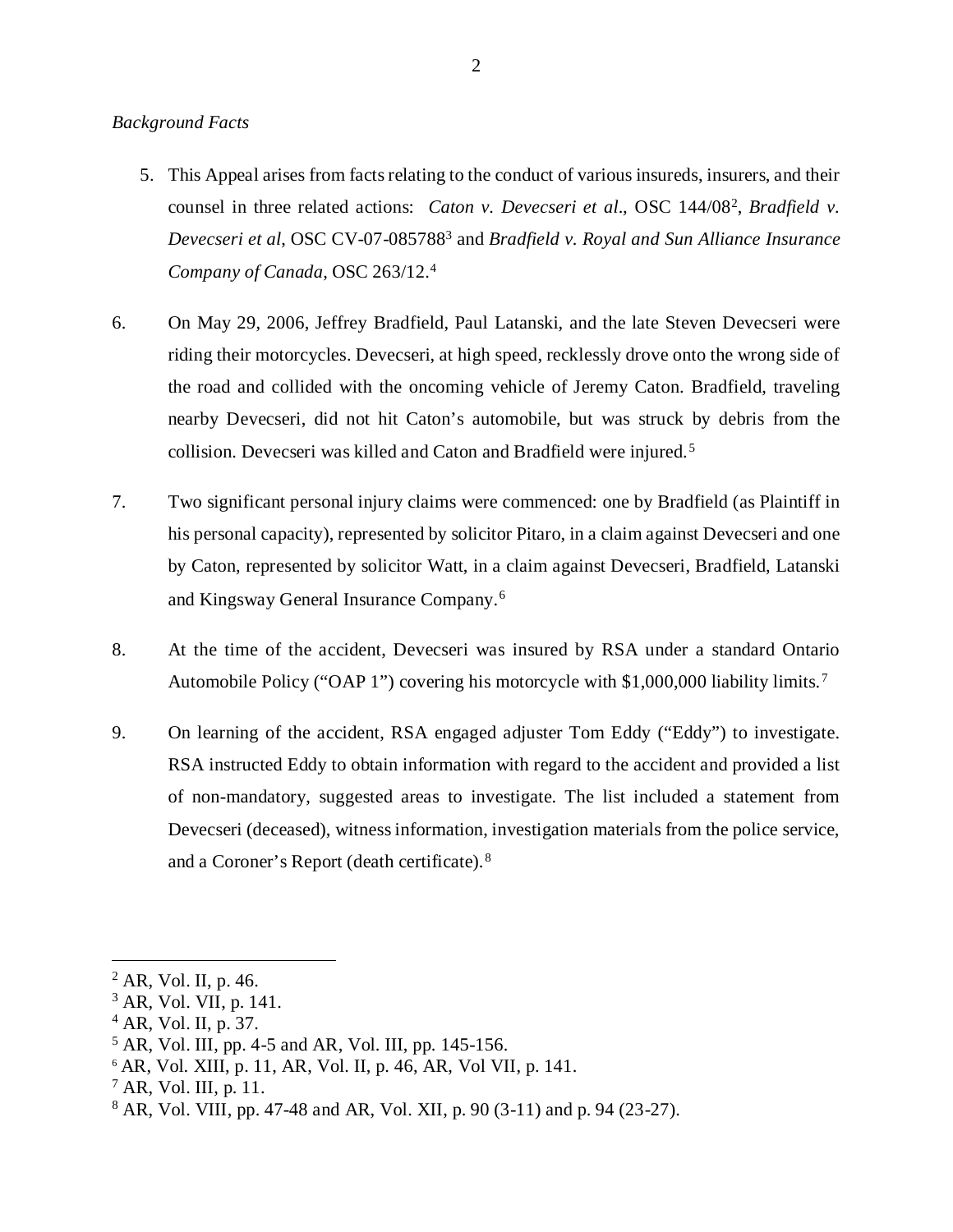- 10. Early in the investigation, a Motor Vehicle Accident Report ("MVAR") was secured detailing the preliminary facts of the collision, including that Devecseri had a M2 license. The MVAR also detailed that the other involved parties were Caton, who had been proceeding northbound in his own lane, and southbound motorcyclists, Bradfield and Latanski, both insured by State Farm. Bradfield and Latanski were either struck by the Devecseri motorcycle after its collision with the Caton automobile or by collision debris.<sup>[9](#page-7-0)</sup>
- 11. The MVAR made no mention of alcohol by any drivers.<sup>[10](#page-7-1)</sup>
- 12. The police investigation included substantial recorded statements from Latanski, Caton and two other motorcyclists not involved in the collision, but who had ridden that day, these being Scott Everton and Tim Clarkson. None of the motorcyclists gave any indication of alcohol consumption by Devecseri.<sup>[11](#page-7-2)</sup>
- 13. During his investigation, Eddy spoke with Devecseri's mother regarding her discussions with the police about the cause of the accident. There was no suggestion of alcohol being involved.[12](#page-7-3)
- 14. Eddy also spoke to Bradfield at some point after the accident. Eddy secured some personal information regarding Bradfield's injuries along with a description of the accident. In his First Report to RSA, Eddy indicated that he had spoken to Bradfield about the accident. Bradfield reported that he was travelling about 60-70 km/h when Devecseri accelerated very quickly while attempting to pass on a hill. Bradfield never advised Eddy about drinking before the accident. Eddy was scheduled to speak with Bradfield on September 12, 2006 to obtain further information, but Bradfield cancelled the appointment. Latanski and Caton were uncooperative, would not talk to Eddy and did not return Eddy's calls.<sup>[13](#page-7-4)</sup>

<span id="page-7-0"></span> <sup>9</sup> AR, Vol. III, pp. 4-5 and AR, Vol. III, pp. 145-156.

<span id="page-7-1"></span> $10$  AR, Vol. III, pp. 4-5.

<span id="page-7-2"></span><sup>11</sup> AR, Vol. III, pp. 39-143.

<span id="page-7-3"></span><sup>12</sup> AR, Vol. IV, pp. 64-66 and 71.

<span id="page-7-4"></span><sup>13</sup> AR, Vol. IV, pp. 76, 77 and 80.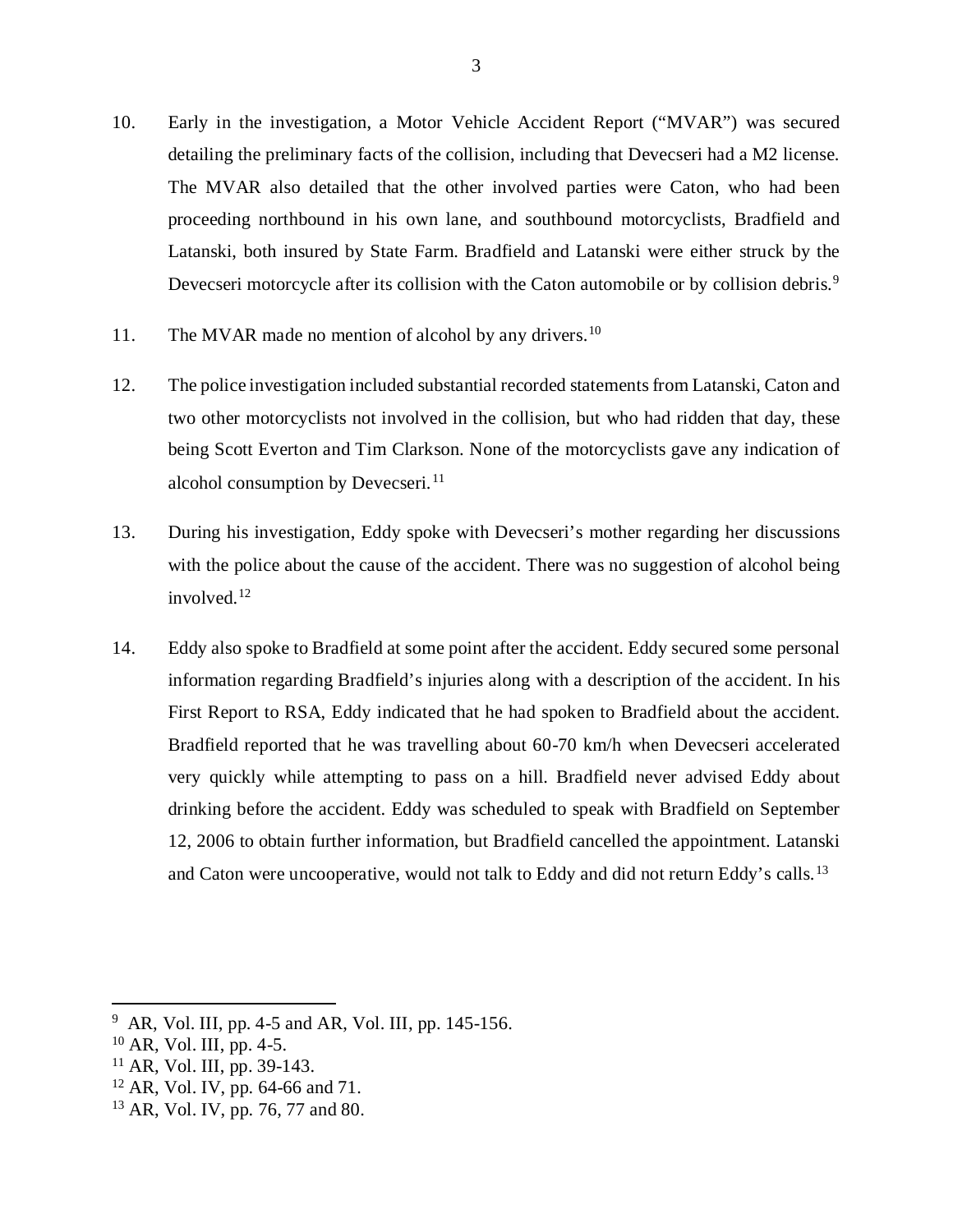- 15. Bradfield's insurer, State Farm, also investigated the circumstances of the accident. When State Farm interviewed Bradfield, he did not advise that he and Devecseri had been drinking beer before the accident.<sup>[14](#page-8-0)</sup>
- 16. State Farm never interviewed Latanski.[15](#page-8-1)
- 17. Eddy subsequently received the Durham Regional Police Collision Investigation Report, which was consistent with the MVAR. The conclusions indicated that Devecseri was killed as a result of the collision and Bradfield "sustained serious life threatening injuries". The other motorcyclist, Latanski, sustained "minor injuries". Excessive speed was considered "a major contributing factor in this collision". There was no mention of alcohol.<sup>[16](#page-8-2)</sup>
- 18. Eddy testified that he did not believe alcohol was involved in the collision because it was not disclosed in the police report. In Eddy's experience, if alcohol was involved, it would have also been disclosed in the Accident Reconstruction Report.<sup>[17](#page-8-3)</sup>
- 19. Eddy spent 22 hours investigating the circumstances of the accident. He obtained the MVAR and Accident Reconstruction Report, spoke to Bradfield, spoke to Mrs. Devecseri (mother), and attempted to speak to Latanski and Caton without success. By the time Eddy closed his file, he did not have any information that Devecseri had consumed alcohol before the accident.  $18$
- 20. Devecseri's mother advised defence counsel appointed by RSA in the fall of 2008 that her son did not drink alcohol.<sup>[19](#page-8-5)</sup>

- <span id="page-8-2"></span><sup>16</sup> AR, Vol. III, pp. 145-156.
- <span id="page-8-3"></span><sup>17</sup> AR, Vol. XI, p. 186 (17-30).
- <span id="page-8-4"></span><sup>18</sup> AR, Vol. XI, p. 196 (7-15).
- <span id="page-8-5"></span><sup>19</sup> AR, Vol. XIII, pp. 17 (20-30)-18 (1-3).

<span id="page-8-0"></span> <sup>14</sup> AR, Vol. XII, pp. 65-66.

<span id="page-8-1"></span><sup>15</sup> AR, Vol. XII, p. 61(15-29).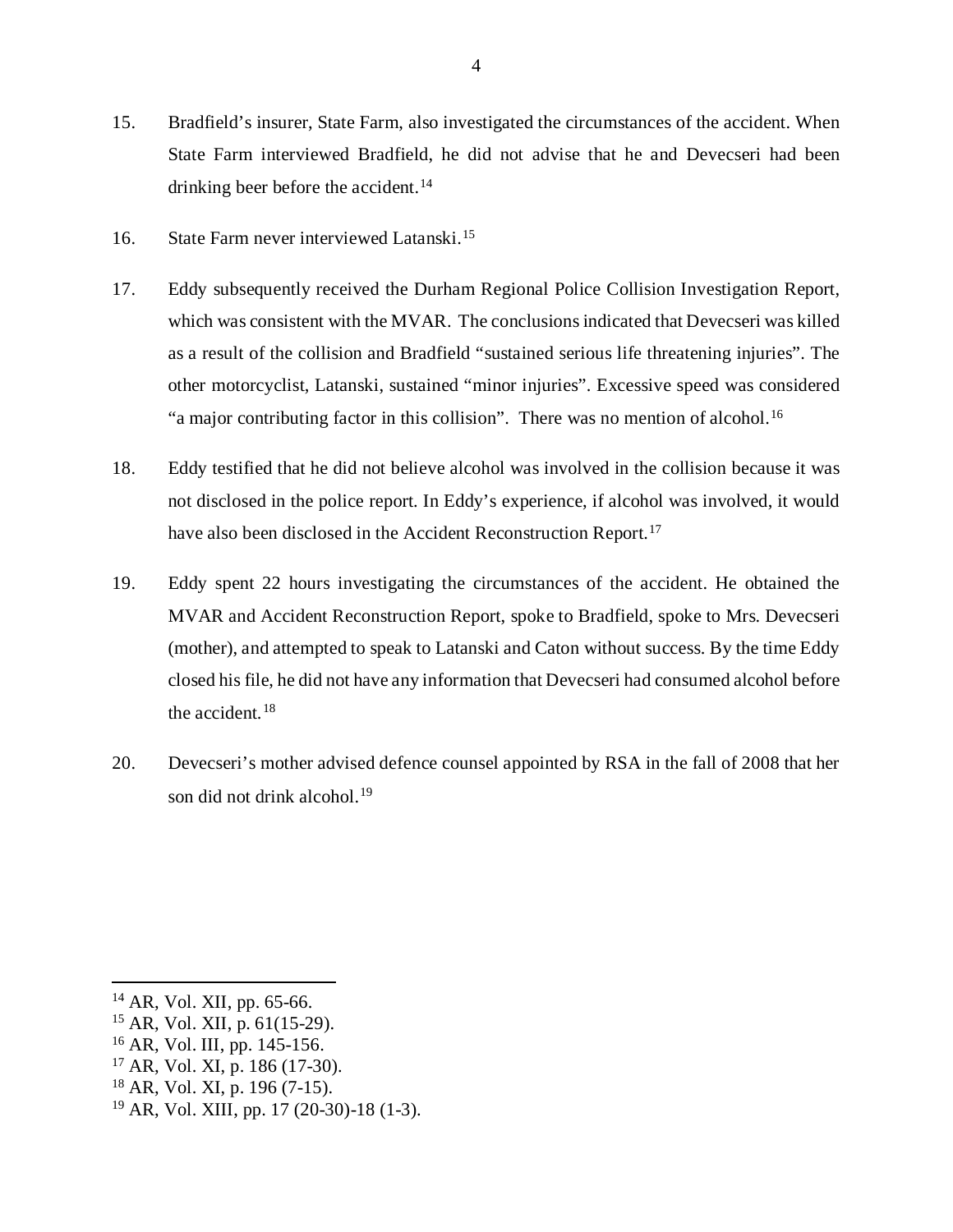- 21. The Bradfield action was initiated in Newmarket on September 6, 2007, claiming damages of \$2,700,000.<sup>[20](#page-9-0)</sup> The Caton action was initiated in Peterborough on May 27, 2008, claiming damages of \$1,000,000. [21](#page-9-1)
- 22. In advance of issuing their claims, counsel for Bradfield and Caton each made disclosure of their intention to do so, as required under Section 258.3 of the *Insurance Act*, to which RSA responded confirming that the Devecseri vehicle had \$1,000,000 in liability coverage.[22](#page-9-2)
- 23. Bradfield and Caton both arranged for a Litigation Administrator to be appointed as Devecseri died intestate. The Litigation Administrator was Keith Smockum, consenting to act as a gratuitous favour to counsel Watt.<sup>[23](#page-9-3)</sup>
- 24. The Defendants in the Caton action were the Estate of Devecseri, the two other motorcyclists involved, Bradfield and Latanski, and Caton's OPCF 44R insurer, Kingsway General.<sup>[24](#page-9-4)</sup>
- 25. RSA retained solicitor Forbes to defend the Estate of Devecseri ("Devecseri") in both actions. The defences in both actions, dated March 5, 2009, were thereafter served and filed. $25$
- 26. Examinations for Discovery proceeded in June 2009 at which Latanski testified for the first time that Devecseri and Bradfield had been drinking beer shortly before the accident.<sup>[26](#page-9-6)</sup> As a result, two weeks after Latanski's examination, RSA instructed Forbes to get off the record for Devecseri and to add RSA as a statutory third party on the basis of a likely breach of a statutory condition.[27](#page-9-7)

<span id="page-9-4"></span> $24$  AR, Vol. II, p. 46 and 49.

<span id="page-9-0"></span> <sup>20</sup> AR, Vol. VII, p. 141-143.

<span id="page-9-1"></span> $21$  AR, Vol. II, p. 46-48.

<span id="page-9-2"></span><sup>&</sup>lt;sup>22</sup> AR, Vol. XI, p. 30 (7-20) and AR, Vol. III, p. 11.

<span id="page-9-3"></span><sup>23</sup> AR, Vol. XI, p. 29 (1-14).

<span id="page-9-5"></span><sup>25</sup> AR, Vol. V, p. 83and AR, Vol. II, p. 70 and 74.

<span id="page-9-6"></span> $^{26}$  AR, Vol. XI, p. 45-46 and p. 76 (8-11).

<span id="page-9-7"></span><sup>27</sup> AR, Vol. V, p. 171, AR, Vol. V, p. 168, AR, Vol. XII, p. 98 (30-31), and AR, Vol. II, p. 78.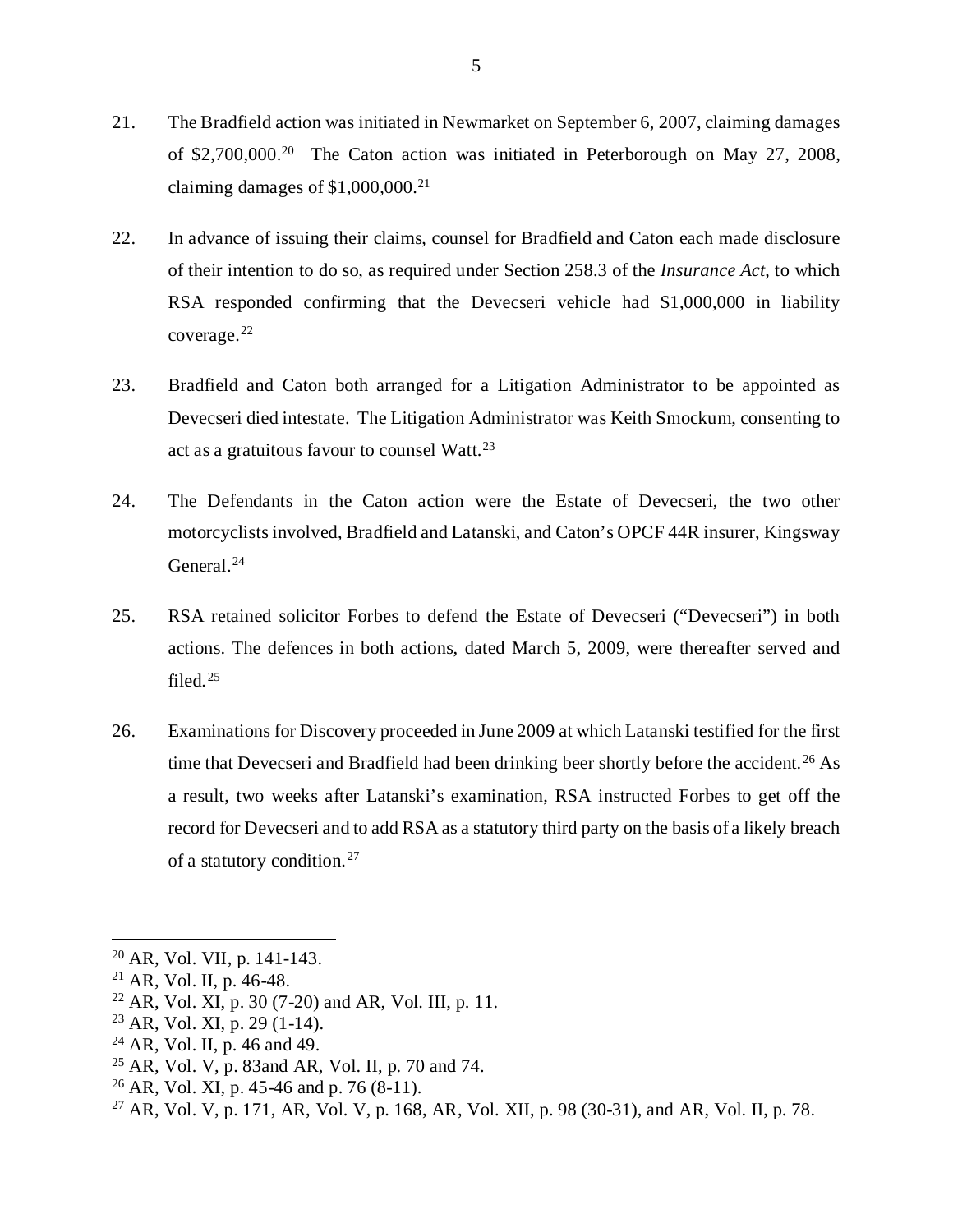- 27. The Orders removing Forbes as counsel for Devecseri were granted on September 3 (Newmarket) and 4 (Peterborough), 2009, less than two months after the discovery of Latanski.<sup>[28](#page-10-0)</sup>
- 28. The policy limits for Bradfield with State Farm were \$1,000,000 and the policy limits for Caton with Kingsway were \$1,000,000[.29](#page-10-1) Both Bradfield and Caton had underinsured OPCF 44 coverage up to \$1,000,000.[30](#page-10-2)
- 29. Caton discontinued the action as against Latanski after discoveries.<sup>[31](#page-10-3)</sup> He carried on against Devecseri and Bradfield and his OPCF 44 insurer, Kingsway.<sup>[32](#page-10-4)</sup>
- 30. After discovery, solicitor Watt for Plaintiff Caton then brought a *Wagg* (disclosure) motion to obtain a copy of the Coroner's Report and same was provided to Watt and thereafter to others on October 28, 2019.[33](#page-10-5) The securing of the Coroner's Report was apparently not pursuant to Section 18 (2) of the *Coroners Act*, in place at the time of the accident. RSA had no legal right to obtain the Coroner's Report. Only a next of kin for Devesceri or his personal representative (none existed) could have obtained the Coroner's Report.<sup>[34](#page-10-6)</sup> The Coroner's Report confirmed the presence of alcohol in Devecseri's system at the time of the collision, confirming the evidence of Latanski on discovery. [35](#page-10-7)
- 31. RSA secured Orders on January 15, 2010 adding itself as a Statutory Third Party in each action, under section 258 of the *Insurance Act*. The motions to add RSA were unopposed.[36](#page-10-8)
- 32. The Bradfield and Caton actions continued towards Trial scheduled to be heard several years later in Peterborough. In advance of Trial, the Bradfield action settled for \$750,000

<span id="page-10-0"></span> <sup>28</sup> AR, Vol. VI, pp.121-122, 131-133 and 141.

<span id="page-10-1"></span><sup>29</sup> AR, Vol. XI, p. 30 (12-30) and 31 (15-18).

<span id="page-10-2"></span><sup>30</sup> AR, Vol. XI, p. 68 (13-15), and AR, Vol. II, p. 46 and 49.

<span id="page-10-3"></span> $31$  AR, Vol. XI, p. 33 (1-10).

<span id="page-10-4"></span><sup>32</sup> AR, Vol. XI, p. 33-34.

<span id="page-10-5"></span><sup>33</sup> AR, Vol. XI, p. 51 (22-25) and p. 53 (5-14).

<span id="page-10-6"></span><sup>34</sup> *Coroners Act*, R.S.O. 1990, c. C. 37, s. 18(2)

<span id="page-10-7"></span><sup>35</sup> AR, Vol. IV, p. 13 and AR, Vol. XI, p. 52 (20-22).

<span id="page-10-8"></span><sup>36</sup> AR, Vol. VIII, p. 10-12 and AR, Vol. VI, p. 110 and 114.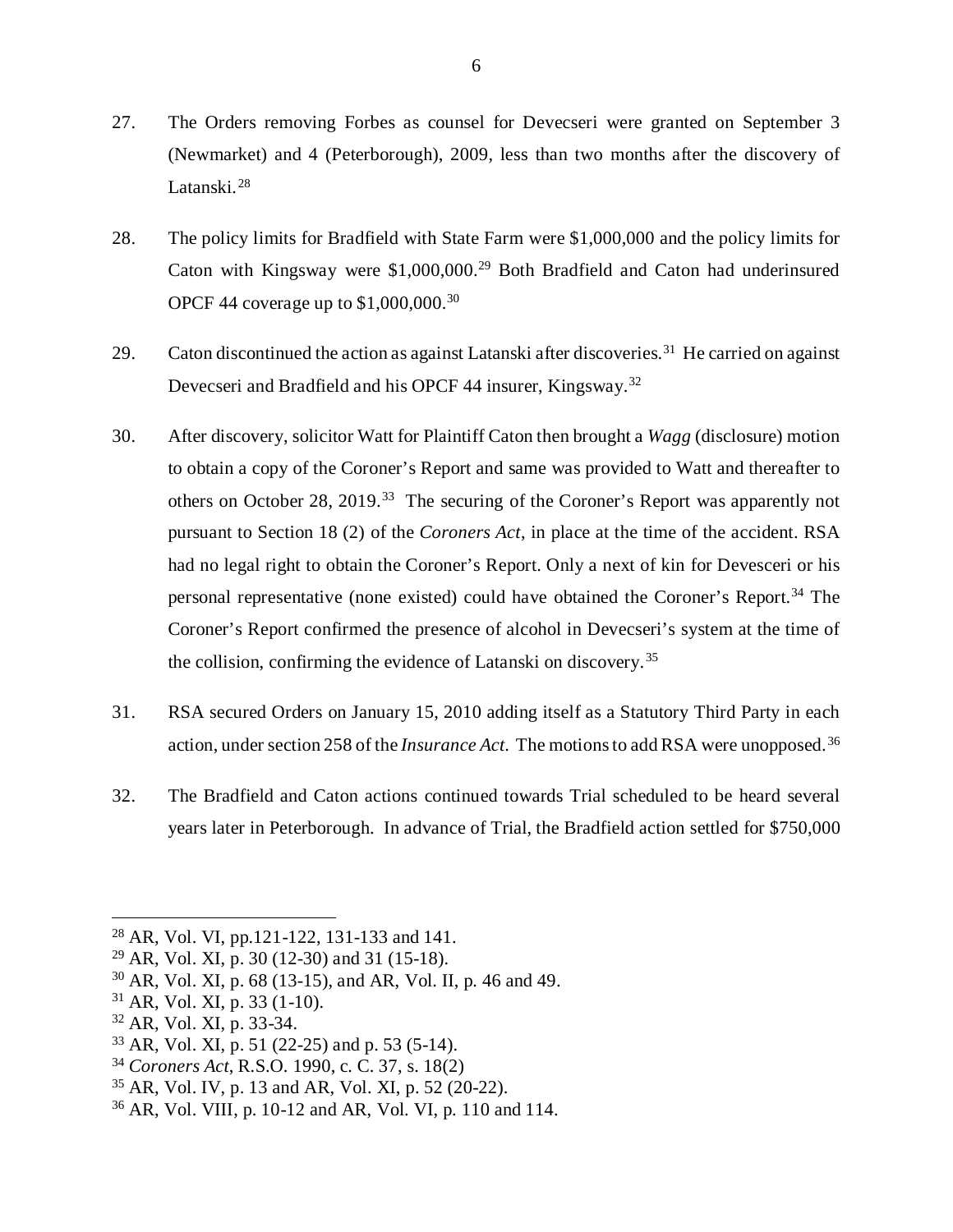all inclusive, broken down as follows:  $37$ 

| RSA for claim                   | \$100,000 |
|---------------------------------|-----------|
| RSA for Plaintiff's costs       | \$50,000  |
| State Farm OPCF 44 contribution | \$600,000 |
| Total:                          | \$750,000 |

- 33. The Caton action continued to Trial in May to June 2012 on both liability and damages.<sup>[38](#page-11-1)</sup> Unlike the Bradfield as Plaintiff action, Caton sued both Devecseri and Bradfield in addition to his own 44 insurer, Kingsway. Caton offered to settle his case for \$1,000,000, being the available limits under the Bradfield policy with State Farm.<sup>39</sup> RSA did not contest the liability of Devecseri, as it had previously offered the \$200,000 section 258 limits. Those funds, paid in advance of Trial, had been agreed to be split 50 / 50 as between Plaintiffs, Bradfield and Caton. [40](#page-11-3)
- 34. Bradfield as defendant represented by his insurer, State Farm, despite being aware of the RSA coverage issue, delayed until the eve of Trial, approximately 3 years, to have the matter determined by way of a motion. Bradfield as defendant represented by his insurer, State Farm, thereafter attempted to adjourn the Trial and to have the coverage position of RSA contested. The Trial Judge denied that request.<sup>[41](#page-11-4)</sup>
- 35. At the Caton Trial, Bradfield argued that he was completely blameless. The liability contest on that issue was essentially between Kingsway and Bradfield / State Farm, as their policy limits matched.<sup>[42](#page-11-5)</sup>

<span id="page-11-0"></span> $37$  AR, Vol. II, p. 138, AR, Vol. XI, pp. 70 and 71, AR, Vol. II, p. 153, and Vol. I, p. 8; see also *Bradfield v. Royal and Sun Alliance Insurance Company of Canada*, 2018 ONSC 4477 ("Trial Decision"), at para 22 and *Caton v Devecseri*, 2012 ONSC 4640, at paras 21-24. <sup>38</sup> AR, Vol. II, p. 94.

<span id="page-11-2"></span><span id="page-11-1"></span><sup>39</sup> AR, Vol. XI, p. 71 (18-20).

<span id="page-11-3"></span><sup>40</sup> AR, Vol. II, p. 152; see also *Caton v Devecseri*, 2012 ONSC 4640, at para 16.

<span id="page-11-4"></span><sup>41</sup> AR,Vol. I, p. 8; see also Trial Decision at para 23.

<span id="page-11-5"></span><sup>42</sup> AR, Vol. II, p. 151; see also *Caton v. Devecseri*, 2012 ONSC 4640, at paras 7-12.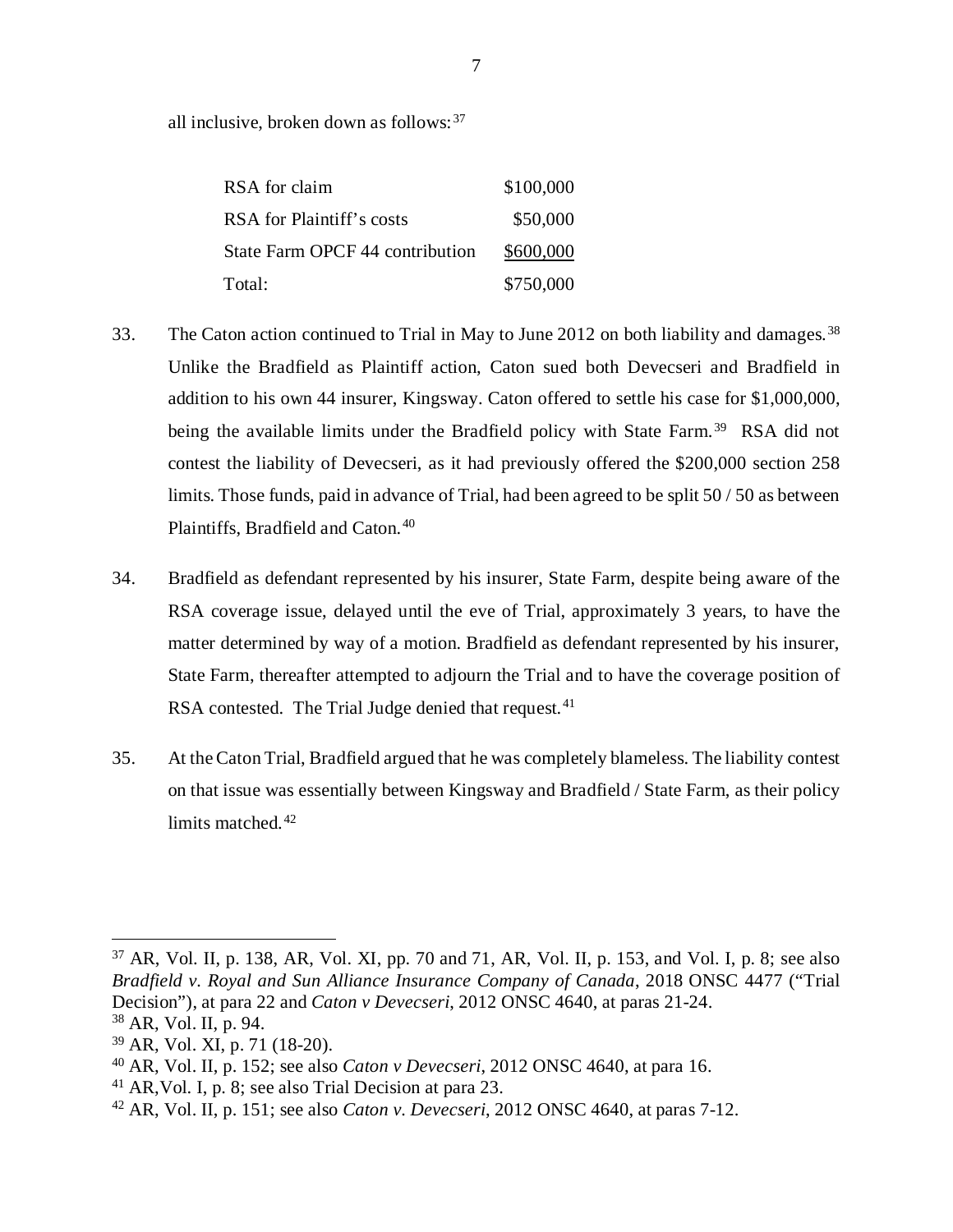- 36. The Jury apportioned liability 90% against Devecseri and 10% against Bradfield.<sup>[43](#page-12-0)</sup> The Jury assessed the Caton damages at \$1,863,714, which exceeded the Caton Offer to Settle and Bradfield's policy limits. [44](#page-12-1).
- 37. Bradfield/State Farm was unsuccessful with respect to any Appeals of the underlying Caton action and State Farm paid the Judgment and the costs less the contribution of \$150,000 from RSA (\$100,000 for the claim) and \$50,000 (for costs).[45](#page-12-2)
- 38. Bradfield as defendant received a Crossclaim Judgment as against Devecseri, which formed the basis of the Section 258 subrogation claim against RSA at issue in this Appeal, challenging RSA's off-coverage position. [46](#page-12-3)
- 39. At no time did RSA provide Devecseri, or any other party, notice in writing that it was waiving the policy violation of Devecseri.<sup>[47](#page-12-4)</sup>

## *Trial Decision at Issue*

- 39. In the Section 258 subrogation action, Justice Sosna was asked to determine whether RSA was entitled to take an off-coverage position and to reduce policy limits once it learned that Devecseri had been drinking before the accident, contrary to the terms of the OAP 1 insurance policy.[48](#page-12-5)
- 40. Justice Sosna incorrectly held that RSA had waived its right to rely on Devecseri's policy breach. According to Justice Sosna, knowledge of the policy breach could be *imputed* on the basis that the evidence of the policy breach was *available* to RSA had it obtained the Coroner's Report in 2006. Having found waiver, Justice Sosna held that the issue of estoppel was moot. [49](#page-12-6)

- <span id="page-12-4"></span><sup>47</sup> AR, Vol. XII, p. 91 (18-21).
- <span id="page-12-5"></span><sup>48</sup> Trial Decision, at para 7.

<span id="page-12-0"></span> <sup>43</sup> AR, Vol. IV, p. 57-59.

<span id="page-12-1"></span><sup>44</sup> AR, Vol. IV, p. 59 and AR, Vol. XI, p. 78 (23-24).

<span id="page-12-2"></span><sup>45</sup> AR, Vol. XI, pp. 11-12, 58-60 and AR, Vol. II., p. 139 and 156; see also *Caton v Devecseri*,

<sup>2012</sup> ONSC 4640, at paras 46-56.

<span id="page-12-3"></span><sup>46</sup> AR, Vol. II, p. 97.

<span id="page-12-6"></span> $49$  Trial Decision, at paras 63, 69 and 70.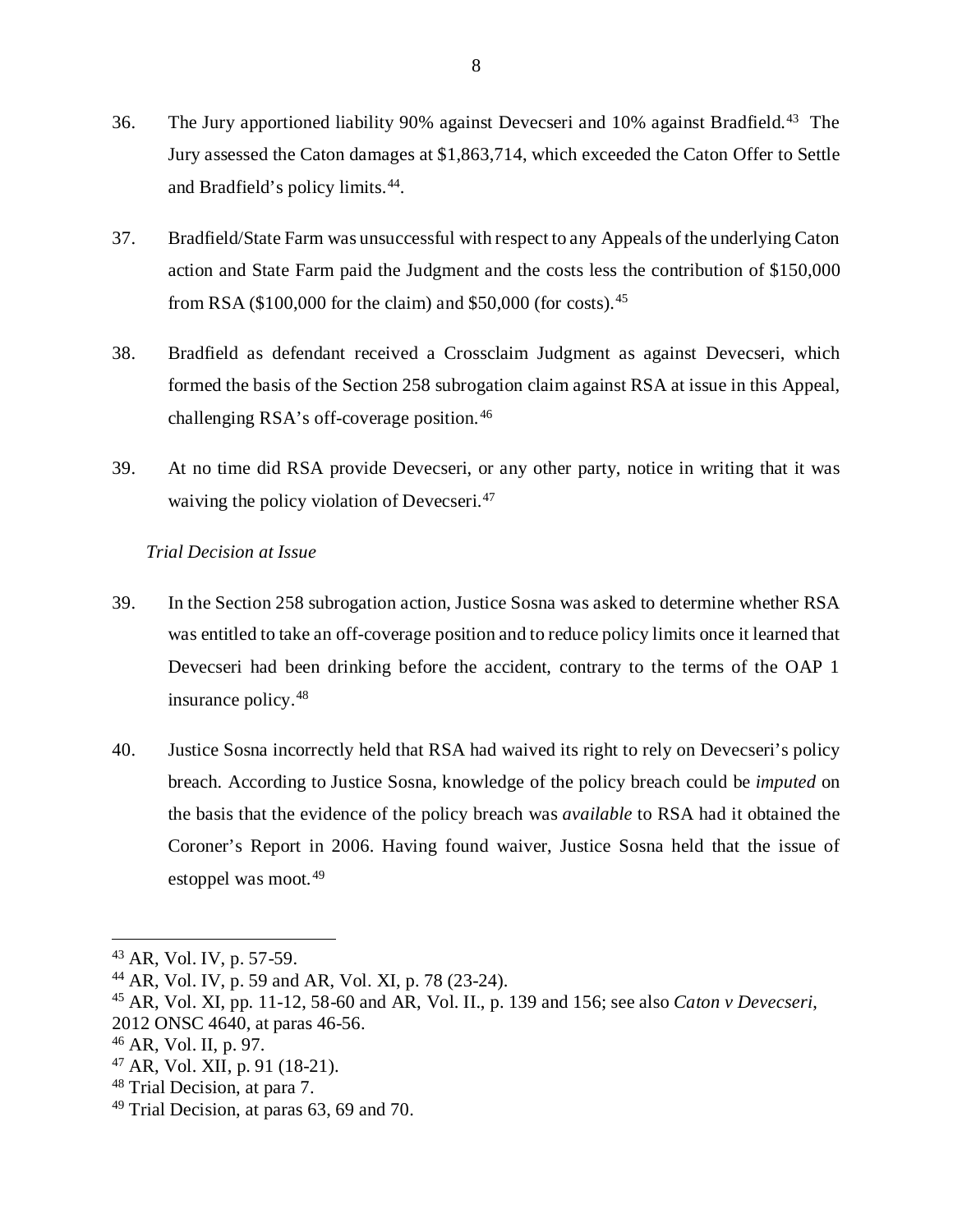*The Court of Appeal for Ontario* 

- 41. In a unanimous decision, the Court of Appeal for Ontario held that RSA did not waive its right to rely upon the policy breach nor was it estopped from relying upon the breach.<sup>[50](#page-13-0)</sup>
- 42. The Court of Appeal reached the following conclusions:
	- (1) RSA did not have actual knowledge of the policy breach that entitled it to deny coverage until June 24 to 25, 2009;<sup>[51](#page-13-1)</sup>
	- (2) knowledge of the policy breach could not be imputed, as RSA did not have material facts from which to determine there was a policy breach until it received Latanski's evidence in 2009;<sup>52</sup>
	- (3) the knowledge requirement is not whether the insurer *could* obtain the material facts, but whether they *did* have the material facts necessary to enable them to know of the policy breach;  $53$
	- (4) RSA expressed no clear intention to forego the exercise of the right to deny coverage in writing as required under section 131(1) of the *Insurance Act*, R.S.O. 1990, c I.8:<sup>[54](#page-13-4)</sup>
	- (5) RSA was not estopped from asserting a breach of the policy because:
		- i. it had no knowledge of the breach until 2009; and
		- ii. there was no evidence of detrimental reliance;  $55$

<span id="page-13-0"></span> <sup>50</sup> *Bradfield v. Royal and Sun Alliance Insurance Company of Canada*, 2019 ONCA 800 ("C.A. Decision") at para 10.

<span id="page-13-1"></span><sup>51</sup> *Ibid.*, at paras 18, 37 and 52.

<span id="page-13-2"></span><sup>52</sup> *Ibid.*, at para 38 and 53.

<span id="page-13-3"></span><sup>53</sup> *Ibid.*, at para 53.

<span id="page-13-4"></span><sup>54</sup> C.A. Decision, at paras 40 and 54.

<span id="page-13-5"></span><sup>55</sup> *Ibid.*, at paras 47- 49 and 55.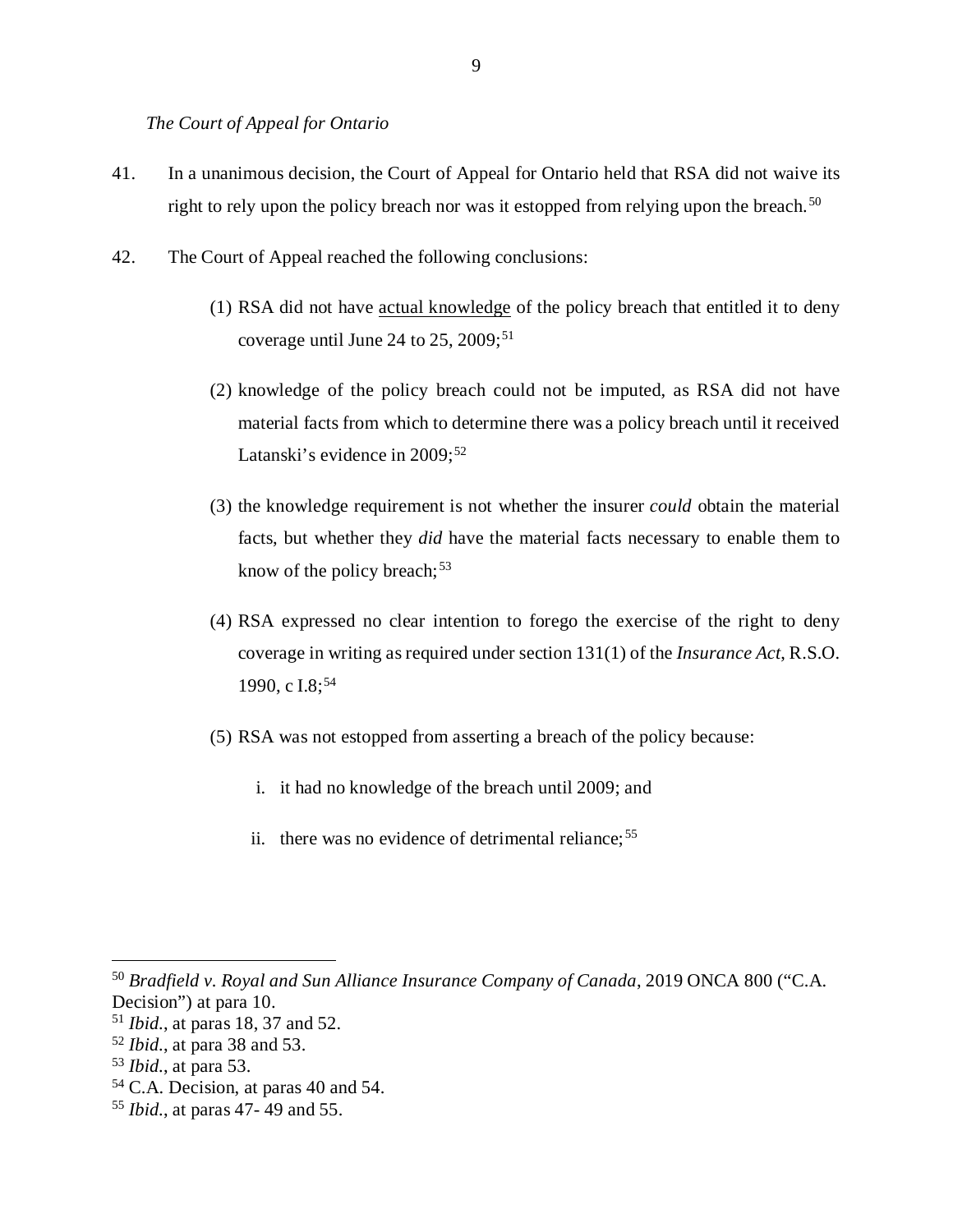- (6) there was no legal authority to support the proposition that an insurer is required to investigate every reasonable possibility that a policy was breached. [56](#page-14-0)
- 43. The Court of Appeal for Ontario therefore granted the appeal and set aside the decision of the Trial Judge.<sup>[57](#page-14-1)</sup>

10

*The SCC Appeal* 

- 44. On April 23, 2020, this Court granted leave to appeal to Bradfield. Shortly thereafter, Bradfield's subrogated insurer and RSA reached a compromised settlement. On June 22, 2020, Bradfield filed a Notice of Discontinuance ending this Appeal.<sup>[58](#page-14-2)</sup>
- 45. On June 29, 2020, TLABC filed a motion seeking to be added or substituted in the role of Bradfield to assume carriage of the Appeal and revive the litigation.
- 46. On September 24, 2020, Justice Rowe granted TLABC's motion and substituted TLABC as the Appellant in this Appeal. The style of cause was updated accordingly. The issue of costs was deferred to this Appeal.
- 47. The action continues.

## **PART II – QUESTIONS IN ISSUE**

- 48. There are only three questions on this Appeal:
	- (1) Should the Court exercise its discretion to decide this case, despite it having become moot?
	- (2) Did RSA waive its right to defend Bradfield's section 258 action based upon Devecseri's policy breach?

<span id="page-14-0"></span> <sup>56</sup> *Ibid.*, at paras 39 and 56.

<span id="page-14-1"></span><sup>57</sup> *Ibid.*, at para 57.

<span id="page-14-2"></span><sup>58</sup> AR, Vol. II, p. 140.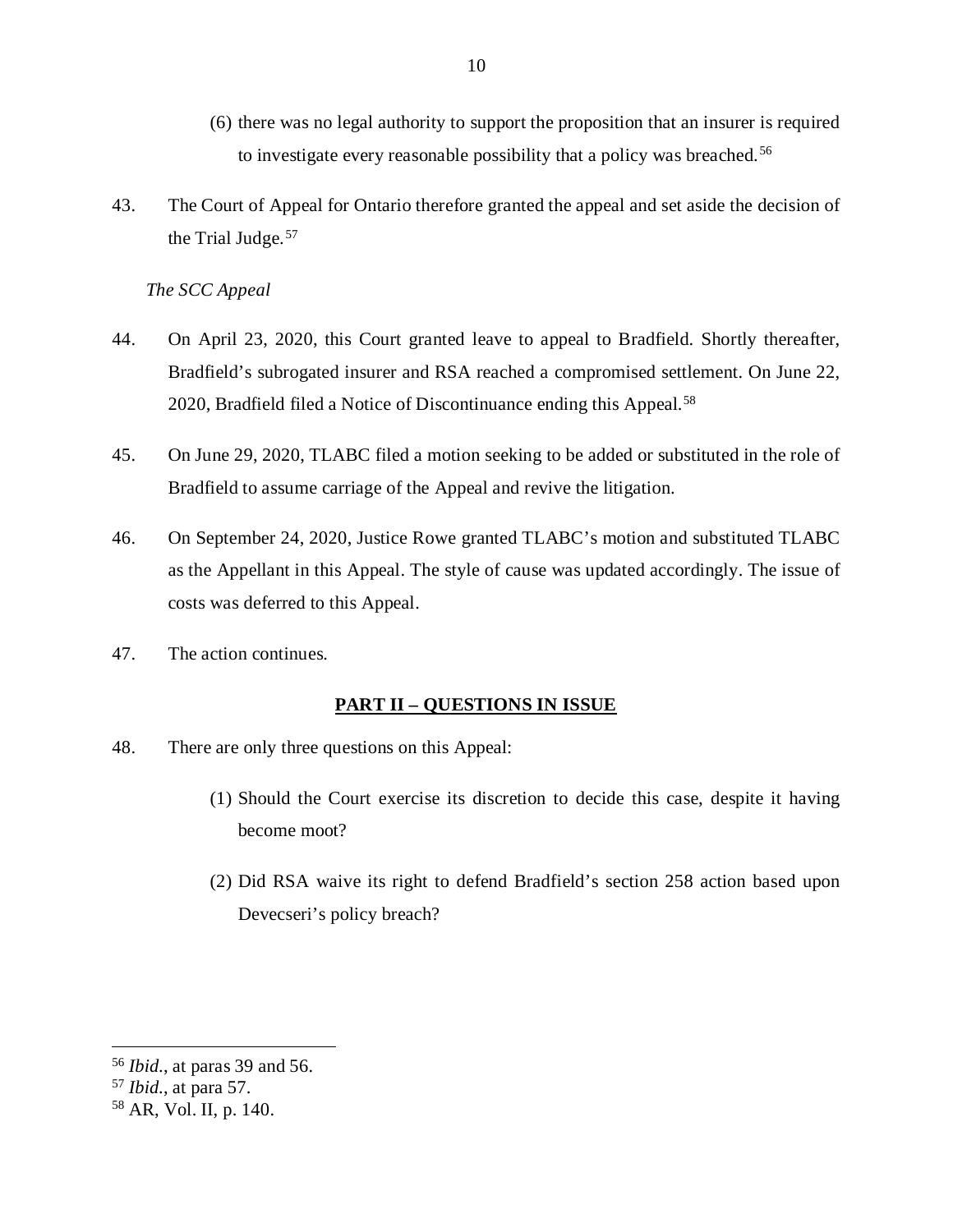(3) Is RSA estopped from defending Bradfield's section 258 action based upon Devecseri's policy breach?

## **PART III - ARGUMENT**

#### **A. The Appeal is Moot and should be Dismissed**

- 49. RSA agrees with the Appellant that the issue of mootness is a live issue on this Appeal. The Order of Justice Rowe, dated September 24, 2020, allowing the TLABC to be substituted as the Appellant in this Appeal, pursuant to Rule 18(1) of the *Rules of the Supreme Court of Canada*, did not decide the issue of mootness.
- 50. The Appellant concedes that this Appeal is moot due to the settlement between Bradfield's subrogated insurer and RSA.<sup>[59](#page-15-0)</sup> There is no longer a "live controversy or concrete dispute". Accordingly, this Appeal is moot and should not be heard and/or should be dismissed.
- 51. In *Borowski v. Canada (Attorney General)*, [1989] 1 SCR 342, this Court established the test as to when the Court may exercise its discretion to hear a moot appeal. The onus is on the party seeking the hearing to show that the matter should still proceed.<sup>[60](#page-15-1)</sup> The three primary factors discussed in *Borowski* are as follows:
	- (1) the presence of an adversarial context;
	- (2) concern for judicial economy; and
	- (3) the need for the Court to be sensitive to its role as the adjudicative branch of the political framework.

## *There Is No Presence of an Adversarial Context*

52. This Court should not exercise its discretion to hear this moot appeal, as the adversarial component as between the parties disappeared when the matter settled. Clarity of the law is not a valid reason to hear a moot appeal. RSA should not have been required to expend

<span id="page-15-0"></span> <sup>59</sup> Appellant's Factum, at para 53.

<span id="page-15-1"></span><sup>60</sup> *Borowski v. Canada (Attorney General)*, [1989] 1 SCR 342, at paras 31, 34 and 40.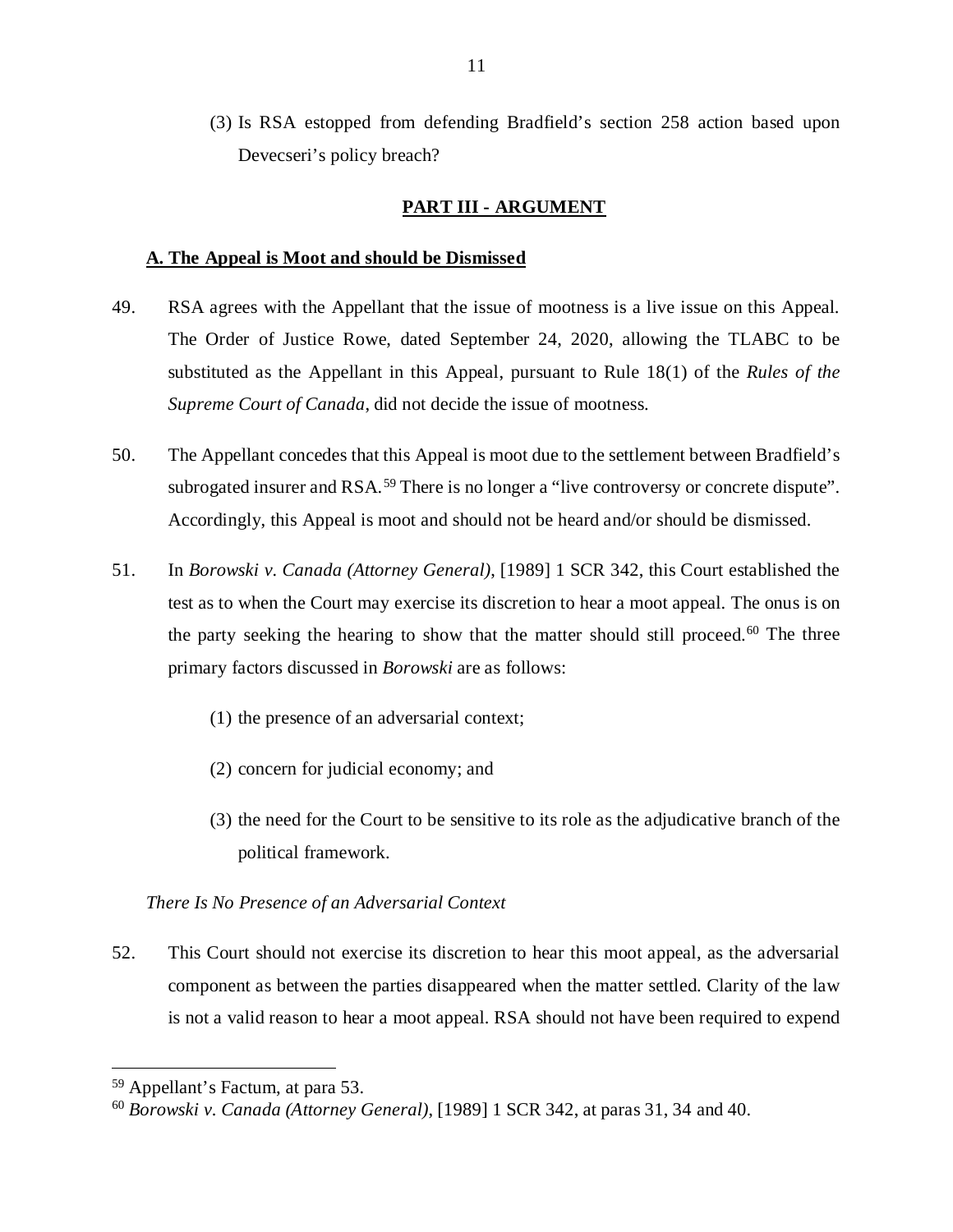additional time and resources on an appeal when neither it nor Bradfield's subrogated insurer have any interest in its outcome.

## *There Are Concerns for Judicial Economy*

53. A concern for judicial economy also militates against this Appeal from continuing. As this Court noted in *Borowski*:

> It is an unfortunate reality that there is a need to ration scarce judicial resources among competing claimants. The fact that in this court the number of live controversies in respect of which leave is granted is a small percentage of those that are refused is sufficient to highlight this observation. [61](#page-16-0)

54. In addition, waiver and estoppel are common issues that are frequently litigated. Waiver and estoppel are prevalent common law principles and will come before this Court again with parties who have a direct interest in the outcome of the litigation on a case that is not predominantly fact driven. It is preferable that this Court wait to determine these points in a genuine adversarial context.

*The Need for the Court to be Sensitive to its Role as the Adjudicative Branch of the Political Framework*

55. RSA submits that the final factor of the Court being sensitive to its role as the adjudicative branch does not weigh in favour of or against the hearing of this Appeal. However, this Court should not exercise its discretion to hear the matter on a purely academic basis.

## *RSA and Bradfield Settled Their Dispute*

56. To suggest that Bradfield's subrogated insurer settled to maintain the Ontario Court of Appeal decision because it may be favourable to insurers is inconsistent with the fact that it was Bradfield's subrogated insurer that initiated the leave application in the first place. The Appellant is engaging in pure speculation on this point without any evidentiary basis and it is improper for the Appellant to raise this issue on this Appeal.

<span id="page-16-0"></span> <sup>61</sup> *Borowski v. Canada (Attorney General)*, [1989] 1 SCR 342, at at para 34.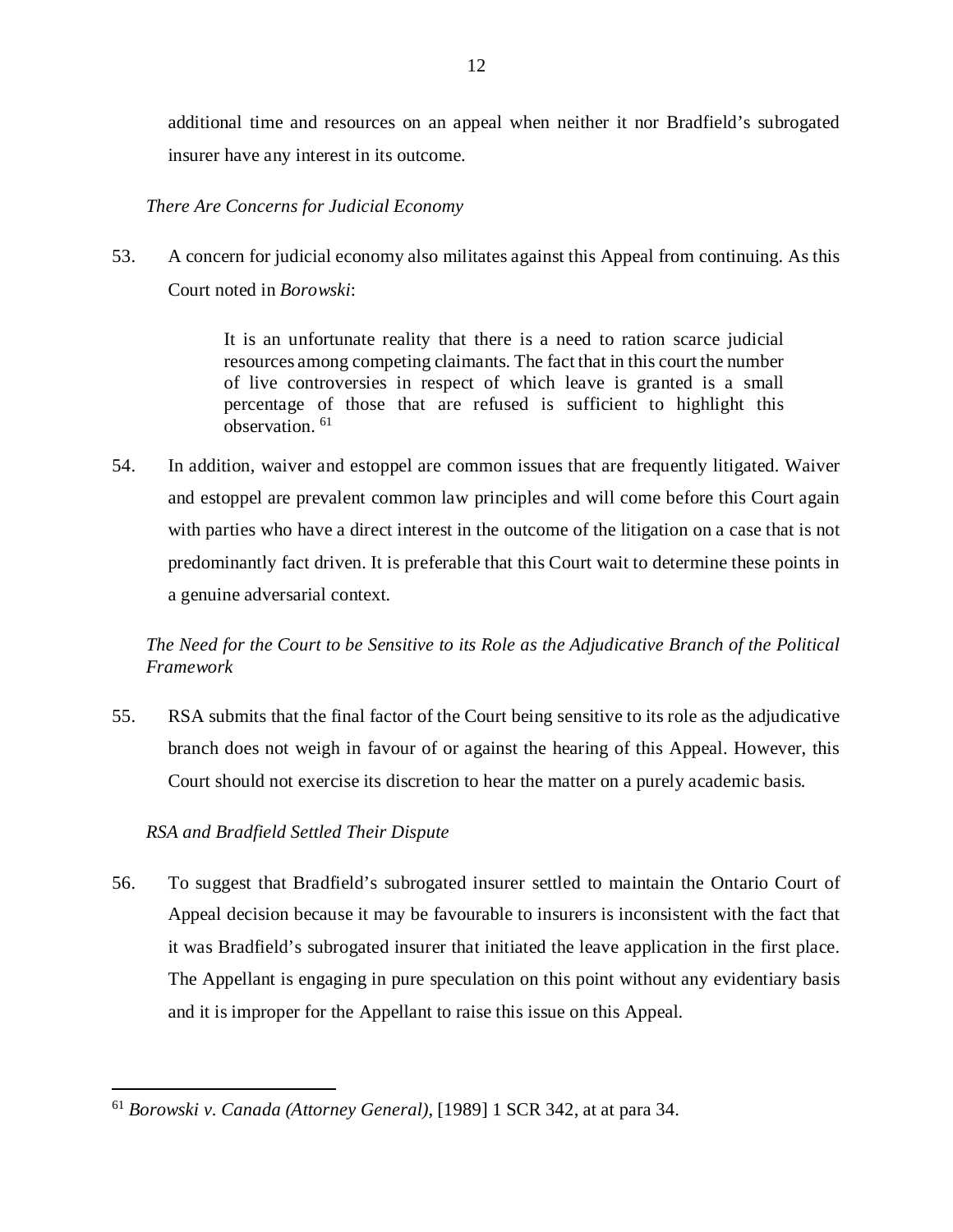- 57. Although often discussed in relation to settlement privilege, this Court has a long standing history of encouraging parties to settle their own disputes.<sup>[62](#page-17-0)</sup>
- 58. RSA submits that it is not in the interests of encouraging parties to settle cases for this moot appeal to continue.

## **B. RSA Did Not Waive Its Right to Defend Bradfield's Section 258 Action**

59. The Appellant quite rightly recognizes the error on the part of the Trial Judge that a waiver argument was available to Bradfield subrogating on its Crossclaim Judgment. The test for waiver by conduct was set by this Court in *Saskatchewan River Bungalows*:

> Waiver will be found only where the evidence demonstrates that the party waiving had (1) a full knowledge of rights; and (2) an unequivocal and conscious intention to abandon them. The creation of such a stringent test is justified since no consideration moves from the party in whose favour a waiver operates. An overly broad interpretation of waiver would undermine the requirement of contractual consideration.[63](#page-17-1)

- 60. This Court noted that: "The nature of waiver is such that hard and fast rules for what can and cannot constitute waiver should not be proposed. The overriding consideration in each case is whether one party communicated a clear intention to waive the right to the other party."<sup>[64](#page-17-2)</sup>
- 61. The Appellant concedes<sup>[65](#page-17-3)</sup> that written waiver pursuant to Section 131 (as it then was) of the Ontario *Insurance Act* applies. That section reads:

<span id="page-17-0"></span> <sup>62</sup> *Union Carbide Canada Inc. v Bombardier Inc*., 2014 SCC 35, at para 32; *Sable Offshore Energy Inc. v Ameron International Corp*., [2013] 2 SCR 632, at para 13; *Kelvin Energy Ltd. v Lee*, [1992] 3 SCR 235, at p. 259.

<span id="page-17-1"></span><sup>63</sup> *Saskatchewan River Bungalows Limited v. Maritime Life Assurance Company*, 1994 [2 SCR] 490, at para 20.

<span id="page-17-2"></span><sup>64</sup> *Saskatchewan River Bungalows Limited v. Maritime Life Assurance Company*, 1994 [2 SCR] 490, at para 24.

<span id="page-17-3"></span><sup>65</sup> Appellant's Factum at paras 91 and 95.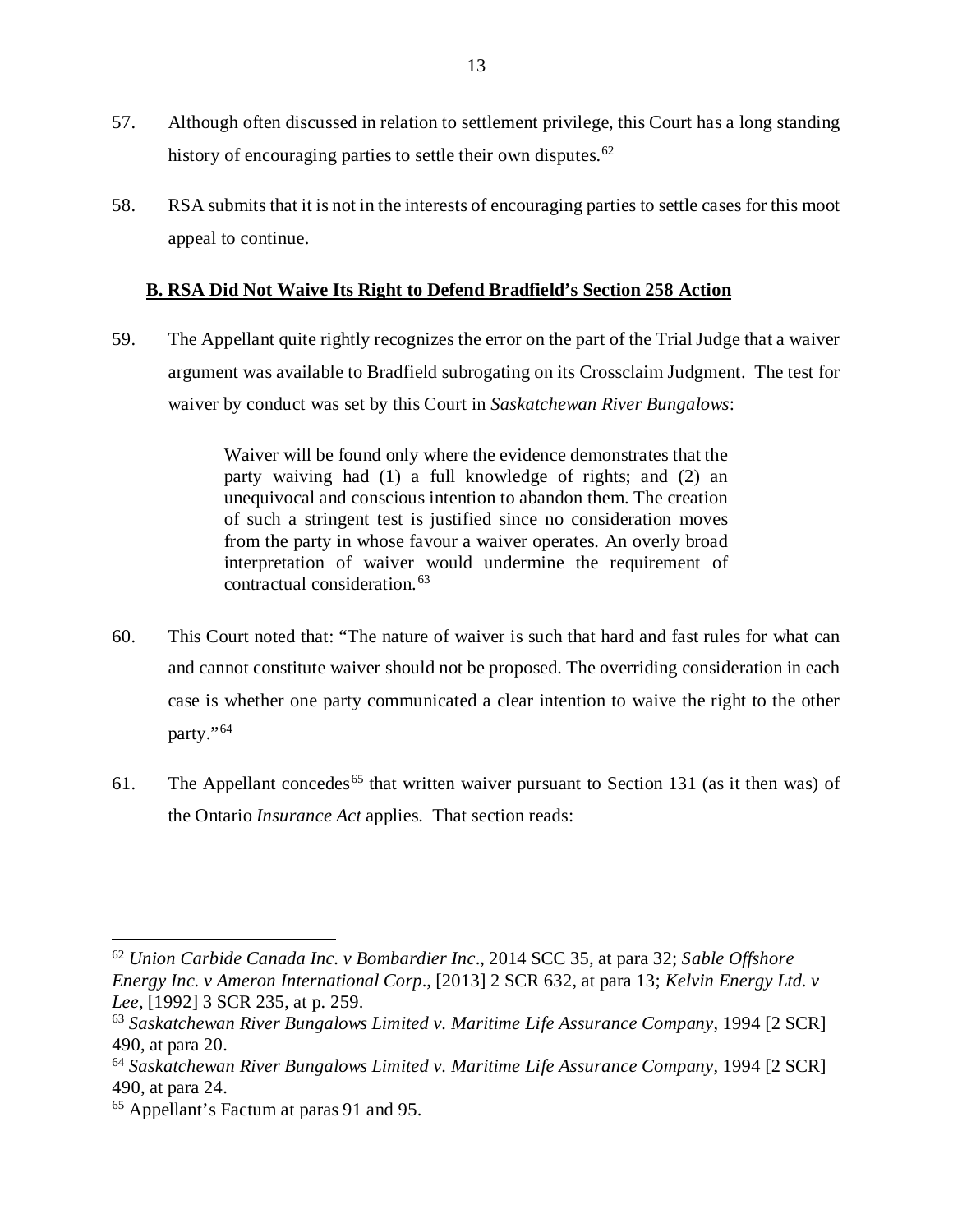#### *Waiver of term or condition*

**131.** (1) No term or condition of a contract shall be deemed to be waived by the insurer in whole or in part unless the waiver is stated in writing and signed by a person authorized for that purpose by the insurer. <sup>[66](#page-18-0)</sup>

- 62. At no point did RSA provide any written notice waiving terms or conditions of the policy, and in particular relating to Devecseri's policy breach and lack of authority to drive.
- 63. Without full knowledge of its rights and without an unequivocal intention to abandon its rights under the policy in accordance with section 131(1) of the *Insurance Act*, R.S.O. 1990, c I.8, RSA cannot be said to have waived its right to take an off-coverage position.<sup>[67](#page-18-1)</sup> Accordingly, the Court of Appeal for Ontario was correct in holding that RSA did not waive its right to refuse coverage for breach of the terms of the insurance policy.<sup>[68](#page-18-2)</sup>
- 64. The Appellant also concedes that actual knowledge is required for waiver and that waiver by conduct is explicitly ruled out in the pre-2016 section 131(1) of the *Insurance Act*. [69](#page-18-3) The Appellant is unable to prove that RSA waived its rights and instead must entirely rely upon estoppel.

## **C. RSA Is Not Estopped from Defending the Section 258 Action**

- 65. Automobile insurance in Ontario is highly regulated, particularly with respect to policy wordings. The OAP 1 offers insureds the following coverages, some being mandatory and others optional. These coverages include:
	- (1) Liability;
	- (2) Accident Benefits;
	- (3) Uninsured Automobile;

<span id="page-18-0"></span> <sup>66</sup> *Insurance Act*, R.S.O. 1990, c I.8, s 131(1) and (2).

<span id="page-18-1"></span><sup>67</sup> *Ibid*.

<span id="page-18-2"></span><sup>68</sup> C.A. Decision, at para 10.

<span id="page-18-3"></span><sup>69</sup> Appellant's Factum, at para 95.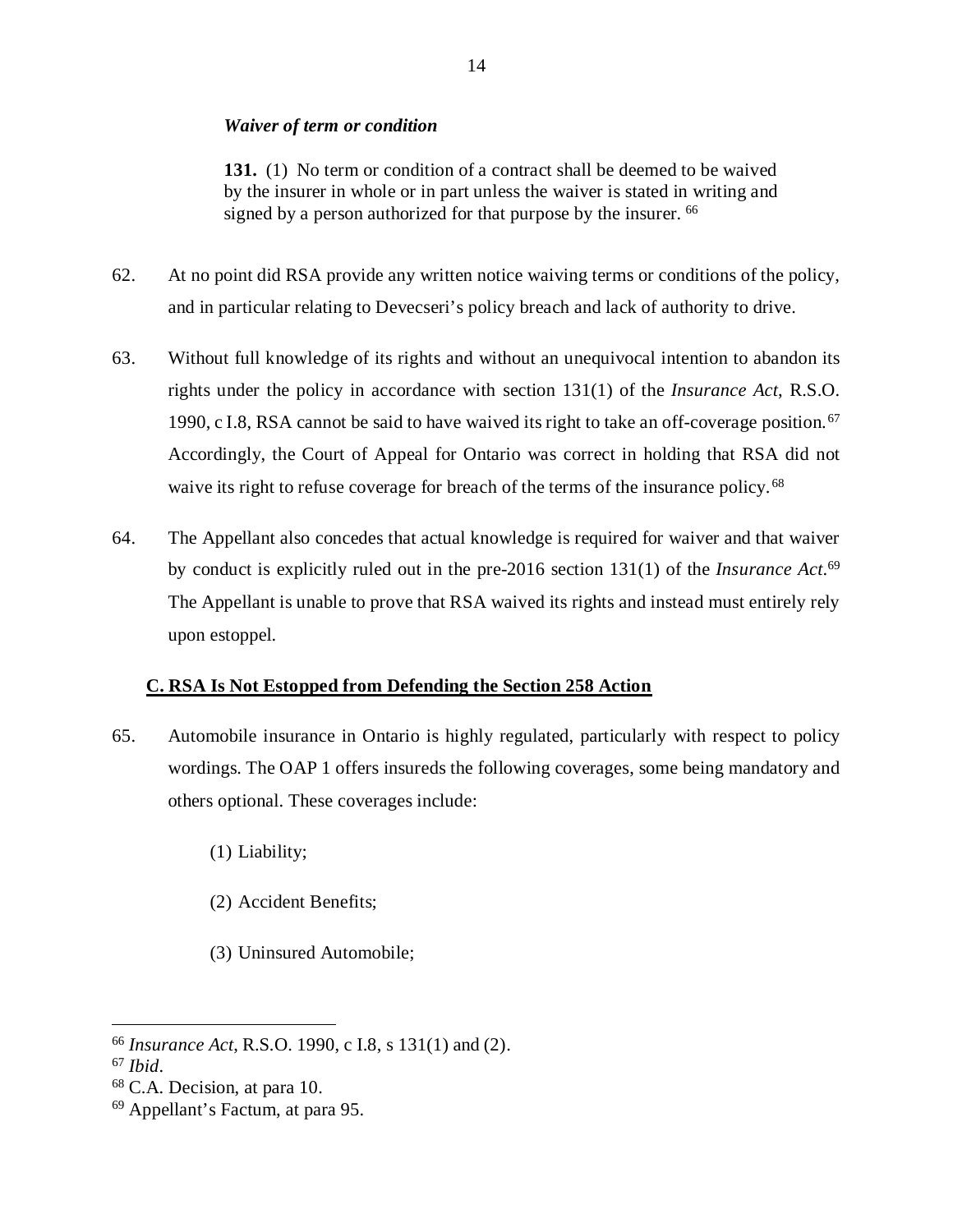(4) Direct Compensation; and

(5) Loss or Damage.

- 66. The Devecseri vehicle had all coverages with the exception of loss or damage (property).
- 67. This Appeal, however, concerns itself with liability coverages, which engage two distinct benefits to an insured: (1) Defence costs invariably covered by the insurer appointing defence counsel when litigation is commenced; and (2) Indemnity coverage which, subject to the policy limits plus additional adverse costs, only crystalizes by payment on a settlement or a final judgment.
- 68. Unlike a property loss claim, which crystalizes as of the event (i.e. fire, robbery, flood etc.), a liability claim has a different timeline.
- 69. In Ontario, by virtue of section 258.3(b) of the *Insurance Act*, plaintiff counsel is obliged to give notice of a plaintiff's intention to commence an action within 120 days of a motor vehicle accident and thereafter, pursuant to section 258.4, the insurer of the involved motorist must "promptly inform the plaintiff" of the policy limits and whether the policy will respond.<sup>[70](#page-19-0)</sup>
- 70. An action can be initiated very shortly after an accident event and in Ontario, upon service of the Statement of Claim, a Statement of Defence must be filed within twenty days (20 days). $71$
- 71. Once an action is started, Rule 30.02 *of the Rules of Civil Procedure*[72](#page-19-2) directs disclosure by the defence of "any insurance policy under which an insurer may be liable" (emphasis added). An insurer however can at very early stages, before a liability claim materializes, be called upon to respond to an insured's property or Accident Benefit claims. Does prompt response to the latter claims estop the ongoing liability claim analysis?

<span id="page-19-0"></span> <sup>70</sup> *Insurance Act*, R.S.O. 1990, c. I.8, sections 258.3(b) and 258.4*.*

<span id="page-19-1"></span><sup>71</sup> *Rules of Civil Procedure*, Rule 18.01 (a).

<span id="page-19-2"></span><sup>72</sup> *Rules of Civil Procedure,* Rule 30.02.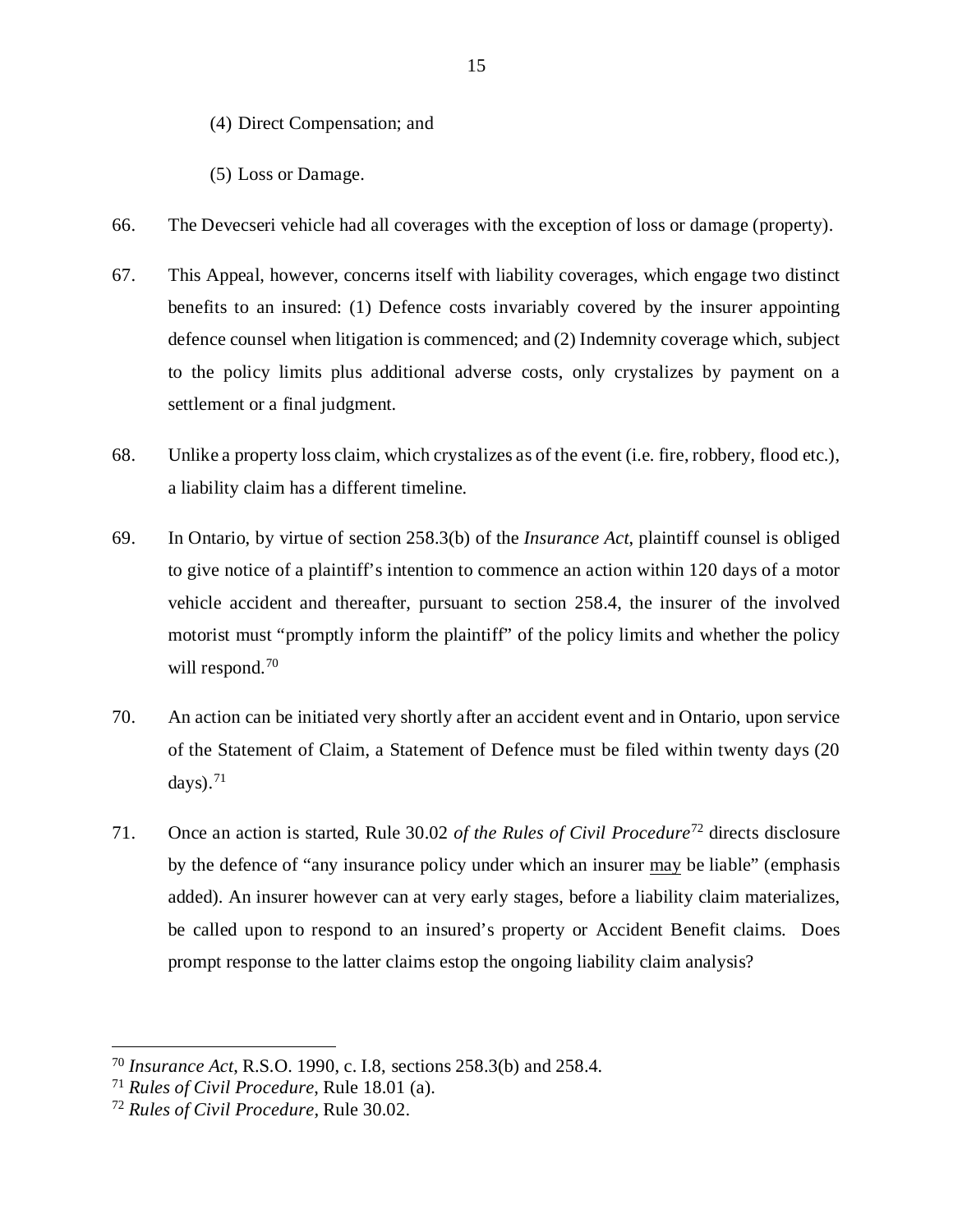- 72. Solicitors Pitaro (for Bradfield) and Watt (for Caton) provided their Notices of Intention to defend and RSA responded advising of the policy of Devecseri and its limits. RSA did so "promptly" as required by legislation on the information then known to it.
- 73. RSA had no knowledge of a policy breach until after the Latanski discovery evidence as later corroborated by the Coroner's Report. This established that Devecseri was driving his motorcycle on the day in question contrary to Statutory Condition 4 (1) of the policy.<sup>[73](#page-20-0)</sup>
- 74. Insurance policies by their nature are contracts *uberrima fides* requiring good faith on the part of both insurer and insured. In the case of an insured, such good faith obligations start at inception (i.e. when making the application for insurance) and continue thereafter (prompt reporting of a claim, the duty to cooperate with the investigation and prosecution or defence of a claim, etc.).
- 75. The insurer's obligations generally arise in response to claims, whether to insureds for such matters as Accident Benefits or property coverages or, in the case of litigation, a duty to defend the insured to an action and potentially to indemnify at some later point for a legal liability (settlement or judgment).
- 76. The OAP 1 policy wording is approved by the Superintendent of Financial Services. Section 3.4 of the OAP 1 sets out the responsibilities of the insured and "other insured persons."[74](#page-20-1) Further, the OAP 1 has Statutory Conditions as prescribed by the *Insurance Act*.
- 77. Statutory Condition 4 (1) states:

<span id="page-20-0"></span> <sup>73</sup> OAP 1: Ontario Automobile Policy Owner's Policy, Section 8, Statutory Condition 4 (1); see also *Logel (Litigation Administrator of) v. Wawanesa Mutual Insurance Company,* [2008] O.J. No. 3717, at paras 4 and 6.

<span id="page-20-1"></span><sup>74</sup> OAP 1: Ontario Automobile Policy Owner's Policy, Section 3.4.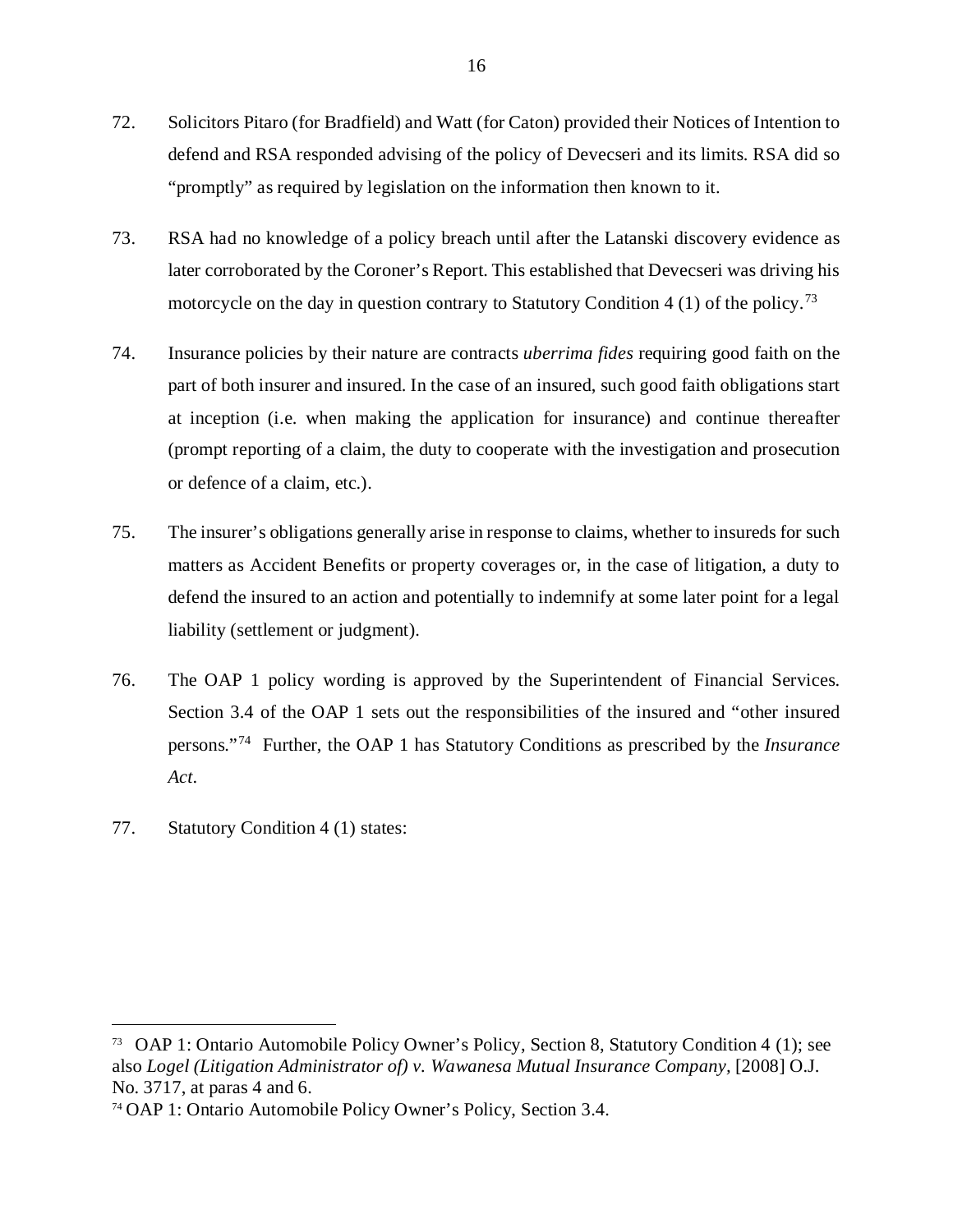#### **Authority to Drive**

The Insured shall not drive or operate or permit any other person to drive or operate the automobile unless the insured or other person is authorized by law to drive or operate it.<sup>[75](#page-21-0)</sup>

- 78. Bradfield admitted that Devecseri was in breach of Statutory Condition 4 (1).<sup>[76](#page-21-1)</sup>
- 79. The Appellant's suggestion that "an insurer's defence is an assurance of coverage, intended to be acted upon"[77](#page-21-2) and thus leads to waiver or estoppel, ignores that although a duty to defend may arise at an early stage, an obligation to indemnify, whether under the policy or under section 258, is subject to constantly evolving information about the claim.
- 80. As this Court has recognized, "hard and fast rules" are not ones which fit neatly into waiver, nor should they with respect to arguments of estoppel.<sup>[78](#page-21-3)</sup> There are any number of possible scenarios that could arise after an insurer has assumed the duty to defend but which could negate the duty to indemnify.
- 81. There is an express obligation on the insured to co-operate, which is contained in Statutory Condition 5 (3) of the OAP  $1.^{79}$  $1.^{79}$  $1.^{79}$
- 82. Should indemnity apply under the policy when the insurer appoints defence counsel and a defence is filed, but the insured fails to co-operate? Failure to co-operate can result in a defence being struck for failure to attend discoveries (*Rules of Civil Procedure, Rule* 34.15 (1) (b), *Reid v. Gore Mutual*)[80](#page-21-5) or produce a document (*Rules of Civil Procedure*, *Rule*

<span id="page-21-1"></span><span id="page-21-0"></span> <sup>75</sup> OAP 1: Ontario Automobile Policy Owner's Policy, Section 8, Statutory Condition 4 (1). 76 AR, Vol XI, p. 7 (28-32).

<span id="page-21-2"></span> $77$  Appellant's Factum, at p. 24

<span id="page-21-3"></span><sup>78</sup> *Saskatchewan River Bungalows Limited v. Maritime Life Assurance Company*, [1994] 2 SCR 490, at para 24.

<span id="page-21-4"></span><sup>79</sup> OAP 1: Ontario Automobile Policy Owner's Policy, Section 8, Statutory Condition 5 (3).

<span id="page-21-5"></span><sup>80</sup> *Rules of Civil Procedure,* Rule 34.15 (1) (b); see also *Reid v. Gore Mutual*, [1980] OJ No. 750, at paras 11, 27 and 38.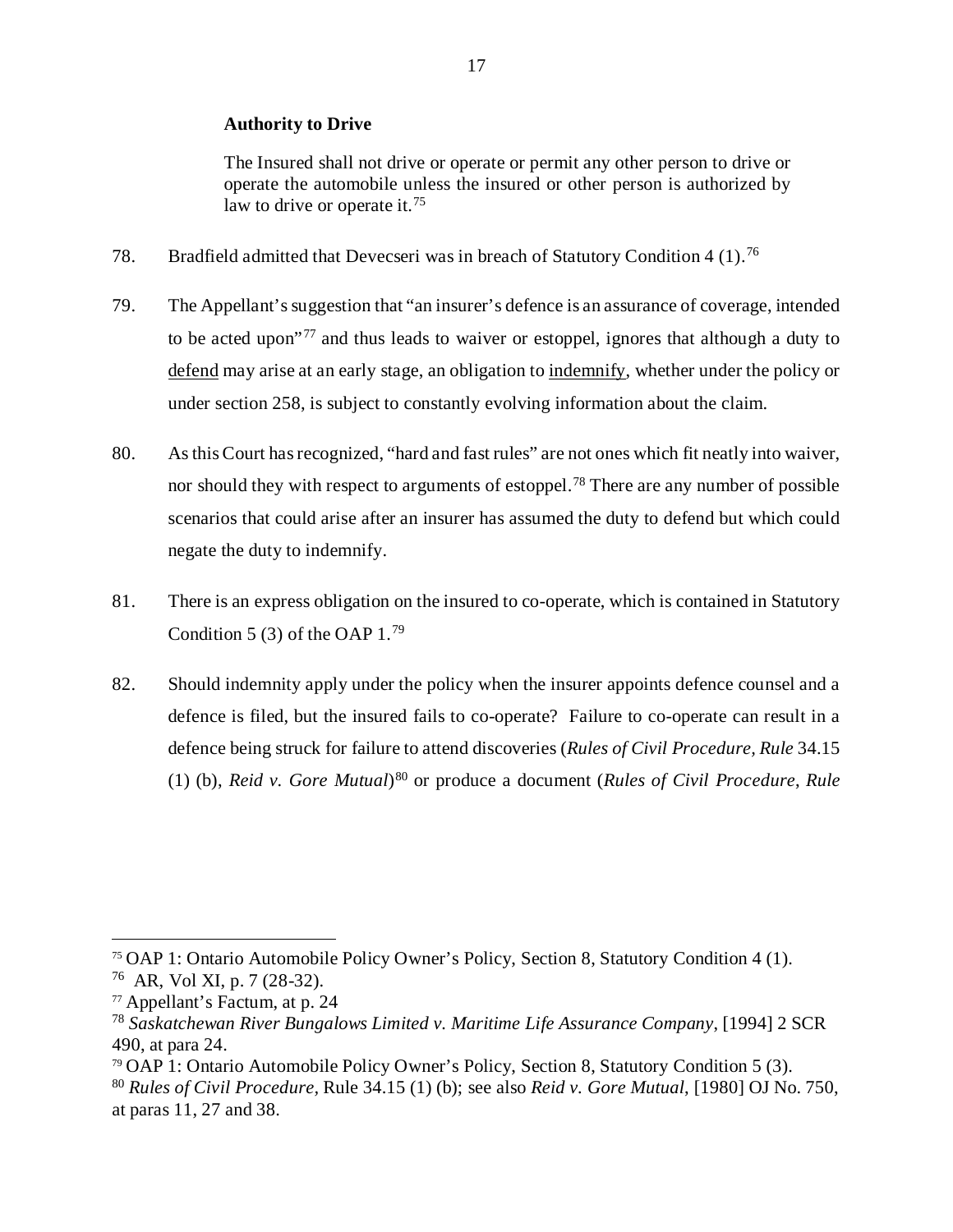$30.08$  (2) (b)).<sup>81</sup> No defence filed results in a default and a deemed admission to the pleadings of the adverse party as against the insured (Rule 19.01 (1) and 19.02 (1) (a)).<sup>[82](#page-22-1)</sup>

- 83. Should indemnity apply under the policy when the insurer subsequently learns during the course of the litigation, from the insured or others, that the policy was entered into by misrepresentation or subsequent failure to advise the insurer of a material change in risk (i.e. ownership or use of automobile)? $83$
- 84. Should indemnity apply under the policy when defence counsel proceeds on information provided by the insured but later discovers that the insured person has not been truthful concerning the facts of the incident? For example, assuming Devecseri had not been killed and RSA had defended him after a denial by Devecseri to RSA of alcohol consumption, would RSA have to continue to defend and indemnify Devecseri once the evidence of his alcohol consumption came out?
- 85. A rigid bright line test that equates the filing of a statement of defence with an assurance of coverage does not respect the balance that the *Insurance Act*, and insurance policies including the policy at issue in this case, set between the rights of the insured (and those claiming through them) and the obligations of the insurer.

## *History of Section 258 of the Insurance Act*

86. A Statutory right of a person, not an insured, to commence a direct action against an insurer on an unsatisfied Judgment where an insurance policy may respond dates back to at least 1924. The current legislation in Ontario is section 132 of the *Insurance Act*, which reads:

> **132. (1) Right of claimant against insurer where execution against insured returned unsatisfied** – Where a person incurs a liability for injury or damage to the person or property of another, and is insured against such liability, and fails to satisfy a judgment awarding damages against the person in respect of the person's liability, and an execution against the person in respect thereof is returned unsatisfied, the person entitled to the damages may recover

<span id="page-22-0"></span> <sup>81</sup> *Rules of Civil Procedure*, Rule 30.08 (2) (b).

<span id="page-22-1"></span><sup>82</sup> *Rules of Civil Procedure*, Rules 19.01 (1) and 19.02 (1) (a).

<span id="page-22-2"></span><sup>83</sup> *Campanaro v. Kim*, (1998), 41 OR (3d) 545 (CA), at paras 8 and 14.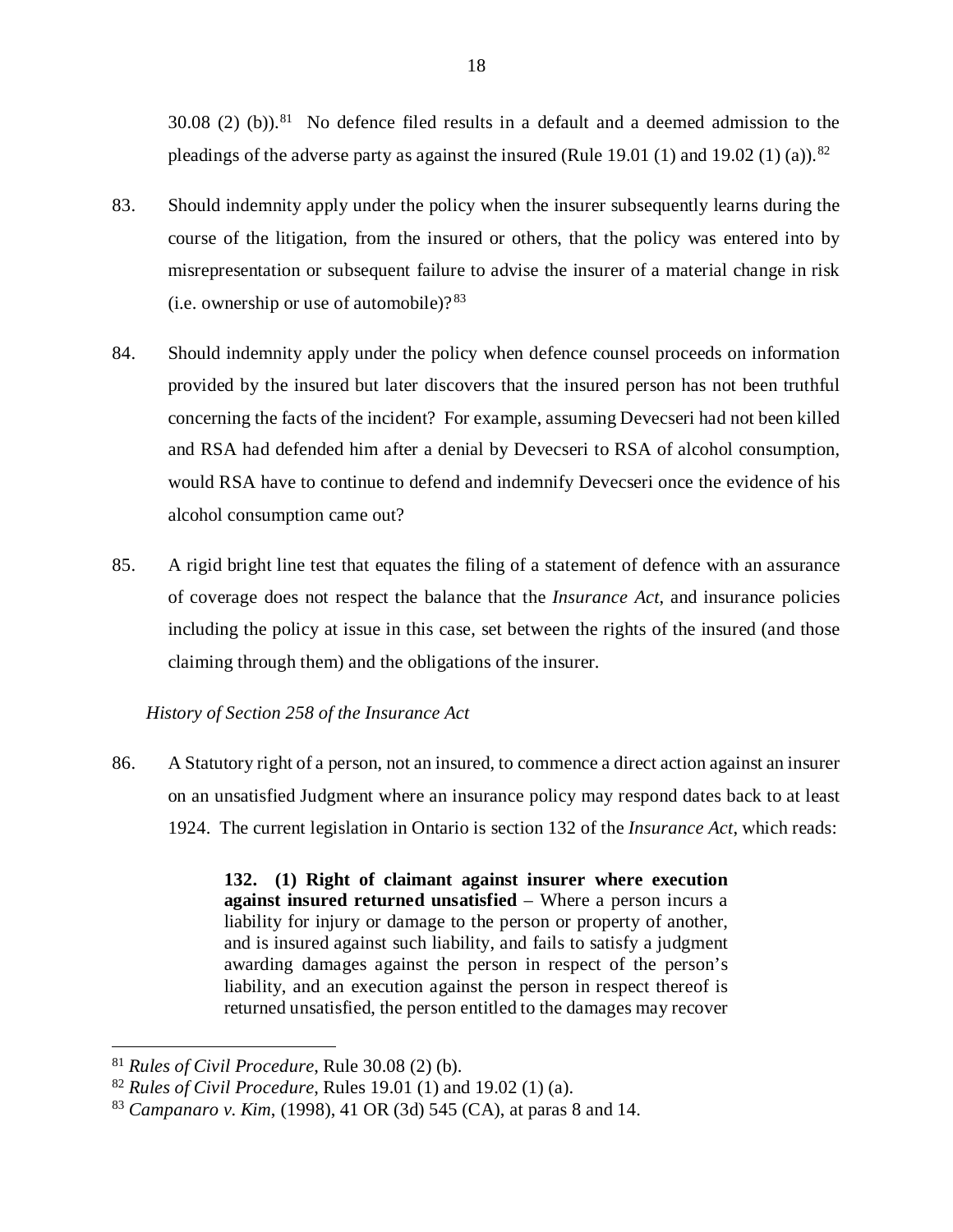by action against the insurer the amount of the judgment up to the face value of the policy, but subject to the same equities as the insurer would have if the judgment had been satisfied.

**(2) Exception** – This section does not apply to motor vehicle liability policies.<sup>[84](#page-23-0)</sup>

- 87. The original legislation covered both motor vehicle insurance and other insurance. The section was subsequently split with motor vehicle insurance being dealt with separately in what is now section 258.
- 88. Section 258 can provide for the right of direct recourse by an injured party against the insurer of the operator or owner of the motor vehicle which caused the injury. Generally speaking, this section may create a cause of action against the insurer to enable the victim to enforce this beneficial / statutory right after first becoming a judgment creditor of the insured.

## *Limitations of a Section 258 Action*

89. Section 258 (1) of the Insurance Act overrides the common law rule against third party beneficiaries' to the insurance contract and states:

> (1) Any person who has a claim against an insured for which indemnity is provided by a contract…may, **upon recovering a judgment therefor…against the insured**, have the insurance money payable under the contract applied in or toward satisfaction of the person's judgment…, and **maintain an action against the insurer** to have the insured money so applied. [Emphasis added].<sup>[85](#page-23-1)</sup>

90. Section 258 provides a benefit to judgment creditors of motorists up to the provincial statutory minimum limits (\$200,000). To this extent, an insurer will be held absolutely liable for such limits:

<span id="page-23-0"></span> <sup>84</sup> *Insurance Act*, section 132.

<span id="page-23-1"></span><sup>85</sup> *Insurance Act*, section 258 (1).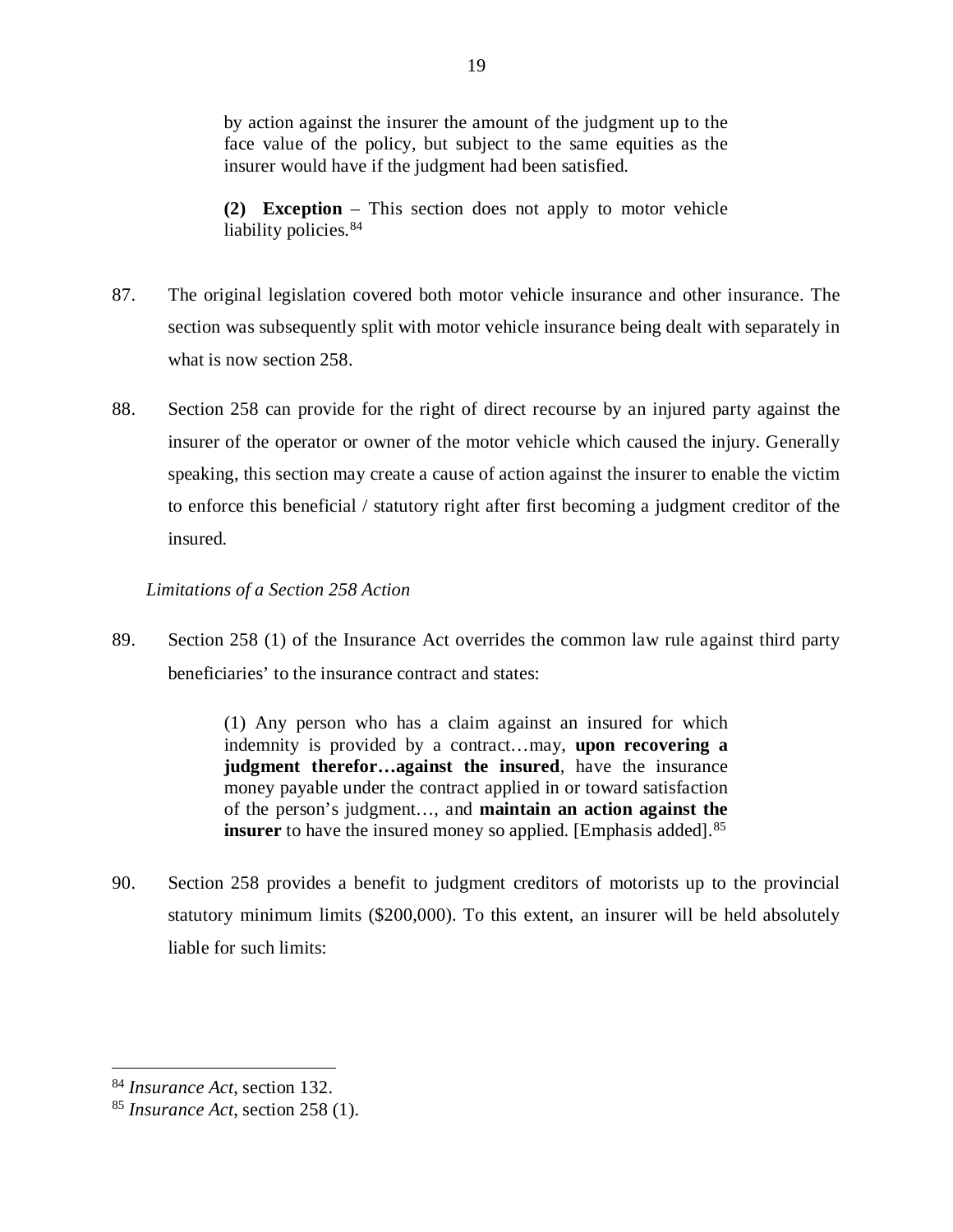## **Insurer absolutely liable**

258.4 The right of a person who is entitled under subsection (1) to have insurance money applied upon the person's judgment or claim is not prejudice by,

(a) an assignment, waiver, surrender, cancellation or discharge of the contract, or of any interest therein or of the proceeds thereof, made by the insured after the happening of the event giving rise to a claim under the contract;

(b) any act or default of the insured before or after that event in contravention of this Part or of the terms of the contract…; and nothing mentioned in clause (a) (b) or (c) is available to the insurer as a defence in an action brought under subsection (1). [86](#page-24-0)

91. However, under section 258 (11), RSA may raise any defence it is entitled to raise against Devecseri for the part of the claim which exceeds the statutory minimum liability limits. This is similar to the language in section 132:

## **Defence where excess limits**

(11) Where one or more contracts provide for coverage in excess of the limits mentioned in section 251, except as provided in subsection (12), the insurer may,

(a) with respect to the coverage in excess of those limits; and

(b) as against a claimant,

avail itself of any defence that it is entitled to set up against the insured, despite subsection  $(4)$ . <sup>[87](#page-24-1)</sup>

92. The statutory obligation of a motor vehicle insurer exposed to the \$200,000 minimum limits is reasonably offset by 258 (11), which allows the insurer to advance any defence it is entitled to set up against the insured for any excess claim. "Any defence" should be read in the entire context of the legislation and given a grammatical and ordinary sense reading

<span id="page-24-0"></span> <sup>86</sup> *Insurance Act*, section 258.4.

<span id="page-24-1"></span><sup>87</sup> *Insurance Act,* section 258 (11). [Emphasis added]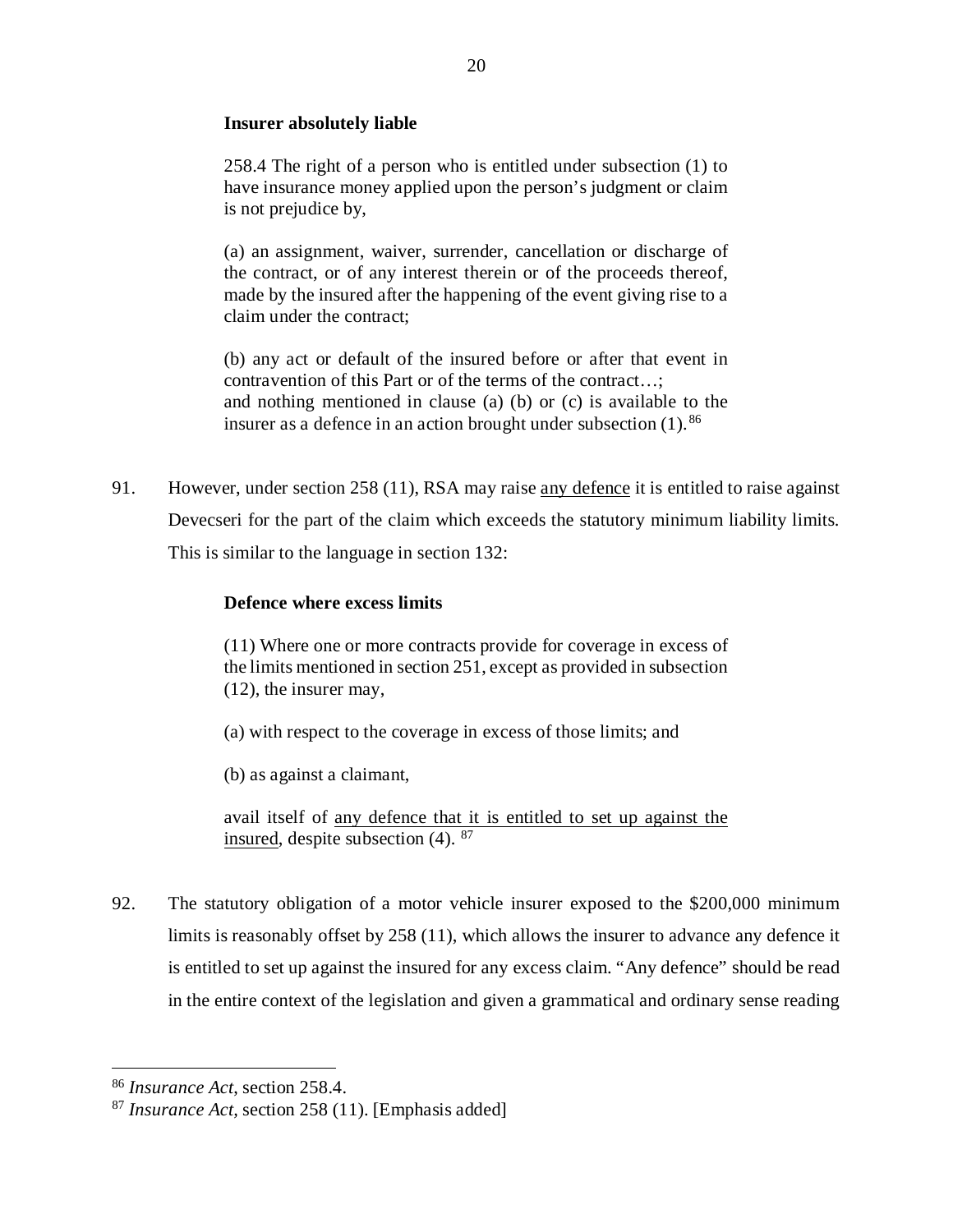harmoniously with the scheme of the Act. This is the recognized approach for statutory interpretation.<sup>[88](#page-25-0)</sup>

- 93. What the *Insurance Act* has provided with the Absolute Liability provisions is a source of recovery for victims of motorists, at least to the extent of minimum limits in the province of Ontario (\$200,000). There is, however, an appropriate balancing. Insurers that may not even have received a single premium must still respond when there is evidence of a motor vehicle policy even if at inception the policy was secured by fraud or misrepresentation. Moreover, even an act or default subsequent to inception of the policy on the part of the insured does not negate the Absolute Liability obligation.[89](#page-25-1)
- 94. Recognizing that obligation, the intention of the legislation is clear that the insurer thereafter may raise "*any defence that it is entitled to set up against the insured*", such as consumption of alcohol before operation of a motorcycle in breach of Statutory Condition  $4(1).^{90}$  $4(1).^{90}$  $4(1).^{90}$
- 95. Bradfield as a Plaintiff by Crossclaim was never an insured of RSA. He is best described as a "person" making him at least a potential claimant under Section  $258(1).<sup>91</sup>$
- 96. To the extent that the Appellant suggests that there can be a distinction between Devecseri and Bradfield, the legislation does not provide such a distinction for any coverage over the Statutory minimum limits of \$200,000. RSA is entitled by statute to raise "any defence" that it would have as against Devecseri when dealing with any excess claim of Bradfield.
- 97. In this case, Devecseri admittedly breached the statutory conditions of the policy he was not authorized by law to drive. RSA was entitled to rely on this breach to take an off-

<span id="page-25-0"></span> <sup>88</sup> *Bell ExpressVu Limited v. Rex*, [2002] 2 S.C.R. 559, 2002 SCC 42, at para 26.

<span id="page-25-1"></span><sup>89</sup> *Winch v. Keogh* (2006), 214 O.A.C. 23, at paras 13 and 14; *Walker v. Allstate Insurance Co. of Canada* (1989), 67 O.R. (2d) 733 (CA), at paras 5, 7 and 11; *Campanaro v. Kim*, (1998), 41 OR (3d) 545 (CA), at para 66 .

<span id="page-25-2"></span><sup>90</sup> OAP 1: Ontario Automobile Policy Owner's Policy, Section 8, Statutory Condition 4 (1); see also *Logel (Litigation Administrator of)* v. Wawanesa Mutual Insurance Company, [2008] O.J. No. 3717, at paras 4 and 6.

<span id="page-25-3"></span><sup>91</sup> *Insurance Act,* section 258 (1).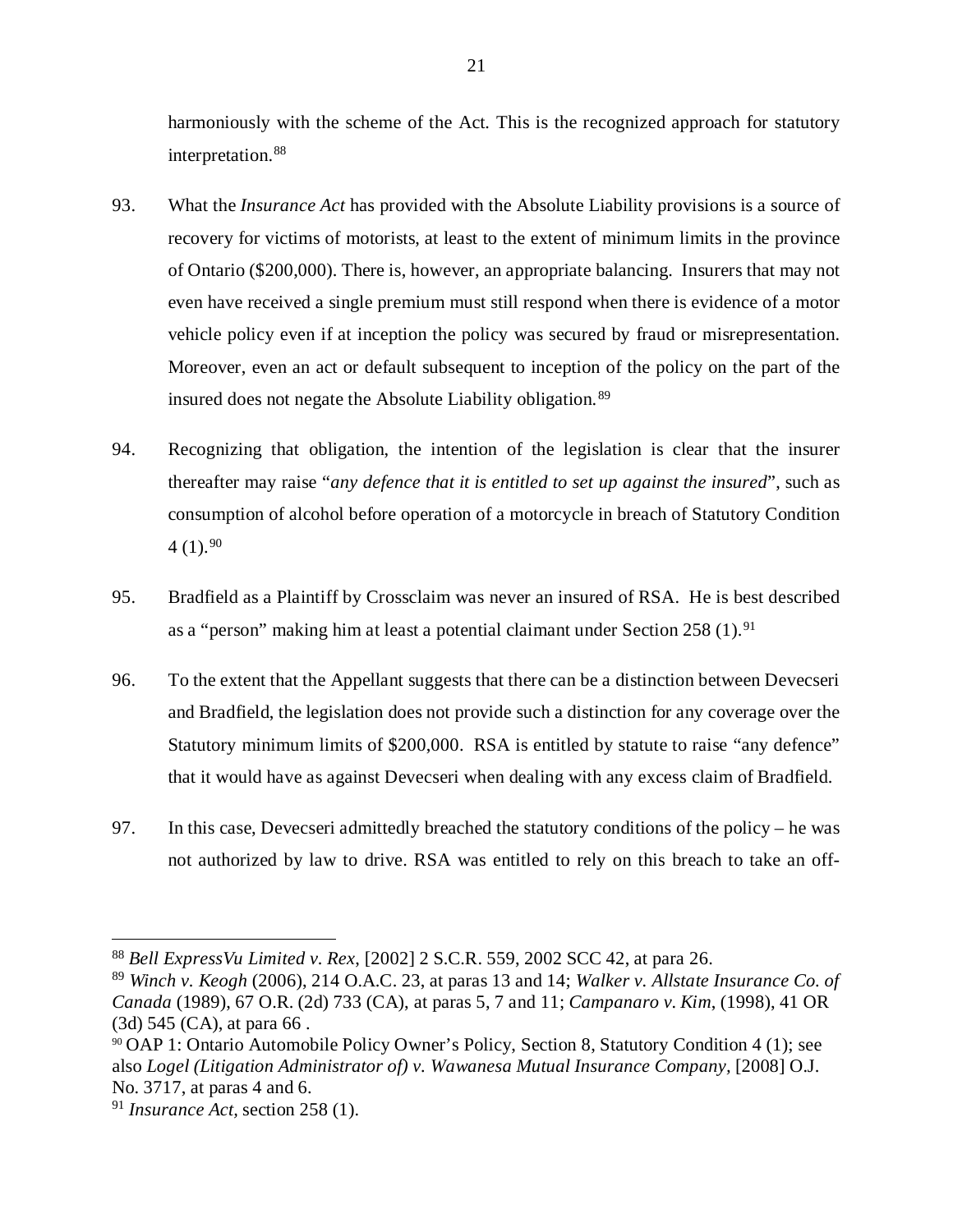coverage position. Bradfield conceded that Devecseri breached the terms of the policy, but relied on the argument of estoppel to seek recovery.

## *The Estoppel Test*

- 98. As stated by this Court in *Maracle v. Travelers Indemnity Co*. *of Canada*, [92](#page-26-0) the principle of promissory estoppel is well settled. The party relying on the doctrine must establish that the other party has, by words or conduct, made a promise or assurance that was intended to affect their legal relationship and to be acted on.
- 99. The principle underlying the doctrine of promissory estoppel is that a party should not be allowed to resile from a choice when it would be unfair to the other party to do so. Like waiver, estoppel requires "knowledge" of the policy breach. Determining whether a party is estopped is fact specific.  $93$
- 100. The essential elements of estoppel in the insurance context are:
	- (1) there must be knowledge on the part of the insurer of the facts which indicate a lack of coverage; and
	- (2) there must be a course of conduct by the insurer upon which the insured relied to its detriment.<sup>[94](#page-26-2)</sup>
- 101. The test for estoppel is conjunctive. Both elements must be met for estoppel to be found.

*Knowledge of the Breach* 

102. This Court recognized over 100 years ago in *Western Can. Accident & Guaranty Insurance Co. v. Parrot* [95](#page-26-3) that an insurer may be estopped when it elects to defend or to continue to defend an insured after learning of a policy breach. In that case, the insurer carried on with

<span id="page-26-0"></span> <sup>92</sup> *Maracle v. Travelers Indemnity Co*. *of Canada*, [1991] 2 SCR 50, at para 2.

<span id="page-26-1"></span><sup>&</sup>lt;sup>93</sup> C.A. Decision, at para 31.

<span id="page-26-2"></span><sup>94</sup> *Rosenblood Estate v. Law Society of Upper Canada* (1989), 37 C.C.L.I. 142 (Ont. H.C.), appeal dismissed, [1992] O.J. No. 3030 (Ont. C.A.), at para 61.

<span id="page-26-3"></span><sup>&</sup>lt;sup>95</sup> *Western Can. Accident & Guaranty Insurance Co. v. Parrot* (1921), 61 S.C.R. 595, at paras 43, 49.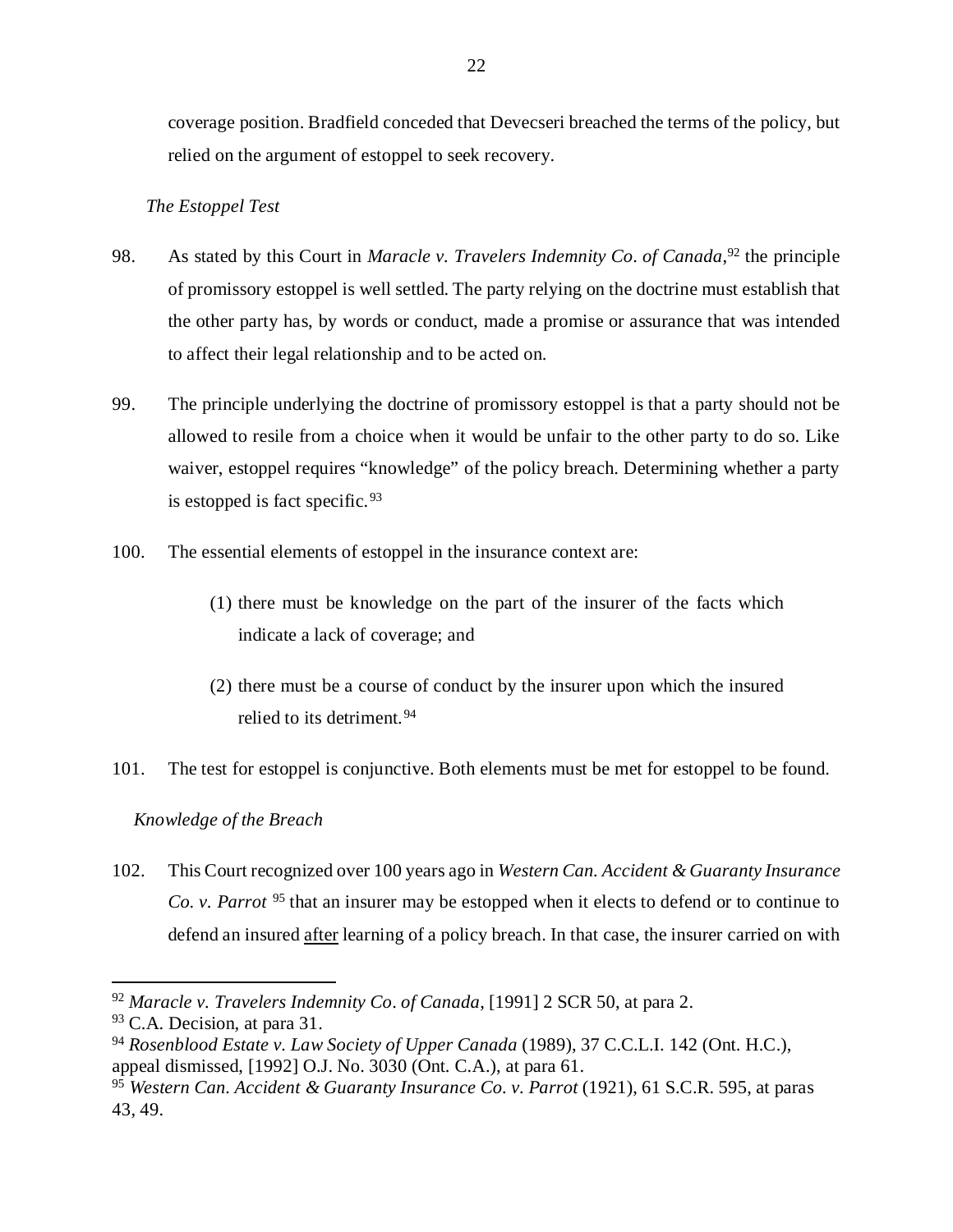the defence after it had acquired "full knowledge of the breach." Knowledge on the part of the insurer and failure on the insurer to appreciate the knowledge is fundamental.

- 103. The Appellant does not cite any case law in support of its argument that knowledge can be imputed to an insurer or that anything less than full and actual knowledge can be relied upon for a finding that an insurer is estopped from relying upon a policy breach.
- 104. The case law throughout the provinces in dealing with estoppel in the context of insurance contracts recognizes that knowledge is critical in determining whether an insurer is estopped from relying upon a policy breach. In liability insurance, the insurer is deemed to have affirmed an insurance contract only where it either accepts the defence or continues a defence on behalf of the insured after sufficient facts suggest or support that the insured has breached the conditions of the policy. [96](#page-27-0)
- 105. In reaching its decision that RSA was not estopped from asserting a breach of the policy, the Court of Appeal for Ontario relied upon *Rosenblood Estate v. Law Society of Upper Canada.* In *Rosenblood*, [97](#page-27-1) the estate of a deceased solicitor sued on a policy of professional liability insurance. The solicitor practiced real estate law and was involved in a scam against a credit union. The solicitor died one year after the scam and six months after his estate notified the Law Society of the credit union's claim. The insurer, through the Law Society and its lawyer, had actual knowledge of facts giving rise to a policy exclusion and chose to defend the action. Two years later, the Law Society advised the Estate that it was denying coverage. The Court found that the Law Society appreciated or should have appreciated the significance of these facts.

<span id="page-27-0"></span> 96 *Rosenblood Estate v Law Society of Upper Canada,* (1989), 37 C.C.L.I. 142 (Ont. H.C), at para. 61; *Pembridge Insurance Co. v. Parlee*, 2005 NBCA 49, at para 12; *Snair v. Halifax Insurance Nationale-Nederlanden North America Corp.*, [1995] N.S.J. No. 424, at para 60; *Gilewich v 3812511 Manitoba Ltd*., [2013] 2 W.W.R. 835, at para 42.

<span id="page-27-1"></span><sup>97</sup> *Rosenblood Estate v. Law Society of Upper Canada* (1989), 37 C.C.L.I. 142 (Ont. H.C.), at paras 2-6, 13, 24, 27, 61.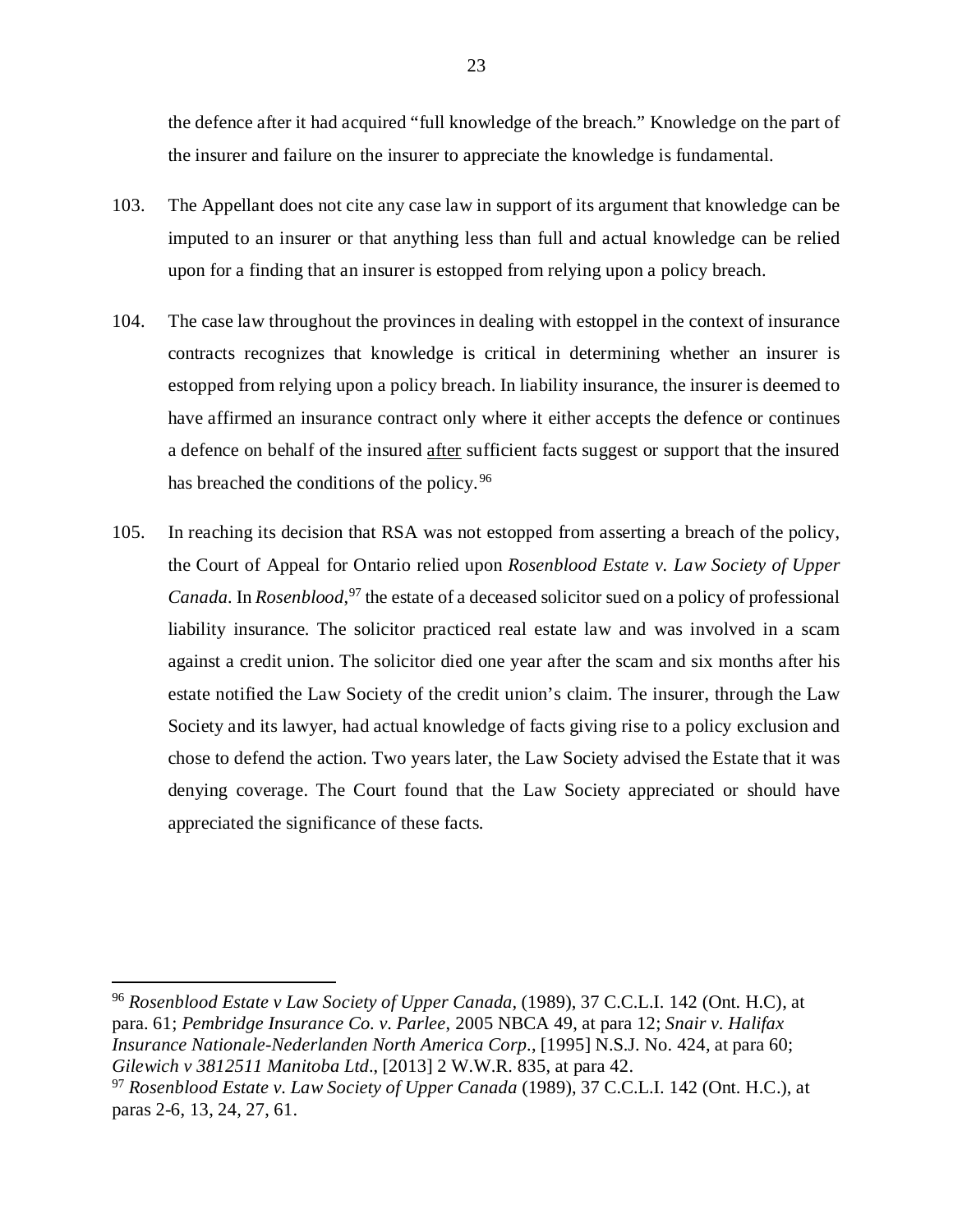- 106. The Court in *Rosenblood* held, "…the insurer through the Law Society and its solicitor had knowledge of facts giving rise to exclusions of coverage and appreciated or should have appreciated the significance of these facts." [98](#page-28-0)
- 107. The insurer in *Rosenblood* should have appreciated the significance of the information in its possession that constituted a policy exclusion. Despite this information, it elected to defend the claim. The Court also found that the insured relied to its detriment on the insurer's agreement to defend the claim.<sup>[99](#page-28-1)</sup>
- 108. Unlike the insurer in *Rosenblood*, RSA did not have any knowledge to support a lack of coverage. The police report made no mention of drinking and Bradfield and Latanski did not advise Eddy about drinking after the accident. Devecseri's mother told defence counsel that her son did not drink alcohol.
- 109. Actual knowledge is critical as events in litigation are fluid and can be ever changing. On a liability claim, unlike a property loss claim, the insurer's response is triggered merely by the claim. For the purposes of triggering the duty to defend, the insurer is obliged to accept the facts as pleaded as true, whether they are or not, unless those pleaded facts clearly bring the claim outside of coverage.<sup>100</sup>
- 110. In *Rosenblood*, the very nature of the claim was inconsistent with the policy coverage. The same would have been true in *The Commonwell Mutual Insurance Group v. Campbell*, 2019 ONCA 668. In that decision, which is clearly distinguishable on its facts, the insurer knew from the outset of the nature of the incident and that Mr. Campbell was riding without a license a dirt bike that was not registered for street use. <sup>[101](#page-28-3)</sup> The insurer would have known the relevant coverages and exclusions in its policy language involving a home insurance policy under which it defended. Those defending insurers at all times had actual knowledge.

<span id="page-28-0"></span> <sup>98</sup> *Ibid.*, at para 61.

<span id="page-28-1"></span><sup>99</sup> *Ibid.*, at paras 62-65.

<span id="page-28-2"></span><sup>100</sup> *Nichols v. American Home Assurance Co.*, [1990] 1 S.C.R. 801at paras 11, 13, 14, 17 and 21; *Monenco Ltd. v. Commonwealth Insurance Co*., 2001 SCC 49 at para 28.

<span id="page-28-3"></span><sup>&</sup>lt;sup>101</sup> *The Commonwell Mutual Insurance Group v. Campbell*, 2019 ONCA 668, at paras 1-4.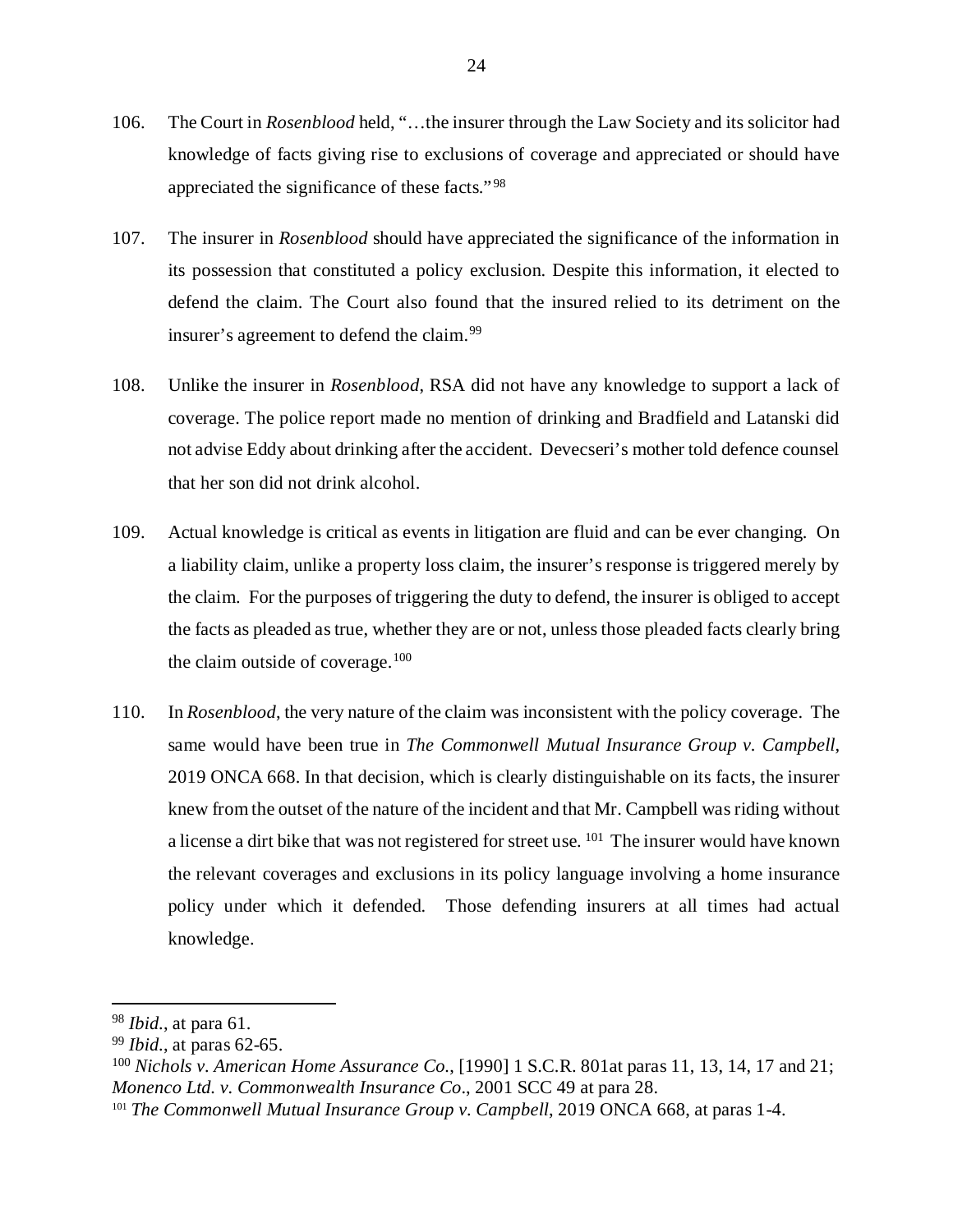- 111. The facts in the within Appeal are different than the facts in *Rosenblood* and *Commonwell*. RSA did not have any knowledge of the facts on which it later based its off-coverage position until the Examination for Discovery of Latanski. RSA did not fail to appreciate facts in its possession like the insurer in *Commonwell.*
- 112. The Bradfield and Caton pleadings were, as recognized by all parties, "boilerplate" motor vehicle Statements of Claim and a thorough police investigation disclosed no evidence of alcohol consumption. Devecseri had a license. He had coverage. This was not a situation of "questionable coverage" at the outset of the claim.
- 113. In this type of standard insurance litigation, on those known facts, reservation of rights letters and Non-Waiver Agreements or steps taken to be added as a Statutory Third Party under the *Insurance Act* have no place.
- 114. RSA never intended by conduct to affect legal relations with either Devecseri or Bradfield. RSA did not have knowledge of the policy violation when it initially defended the action but moved quickly to discontinue its defence of Devecseri after learning that there had been a breach of a condition of the policy. It would be manifestly unfair for RSA to lose rights it was unaware it could assert.

#### *Liability Investigation – a duty only owed to the insured*

- 115. The Appellant alleges that if an insurer does not discover the defect (meaning actions leading to the breach by the insured) prior to entering a defence, there can be imputed knowledge by failing to properly investigate.
- 116. Bradfield survived the accident and must have known about the drinking, but denied it. Devecseri could not tell RSA about the drinking because he was killed at the scene.
- 117. The Bradfield Section 258 action was not advanced before Sosna, J. as a negligence based argument in relation to RSA's investigation. No standard of care was presented and, therefore, no breach of that standard of care was established. The Appellant references case law concerning good faith and appropriate investigations in response to direct claims by insureds for losses such as property losses (i.e. fire) or disability benefits (LTD). The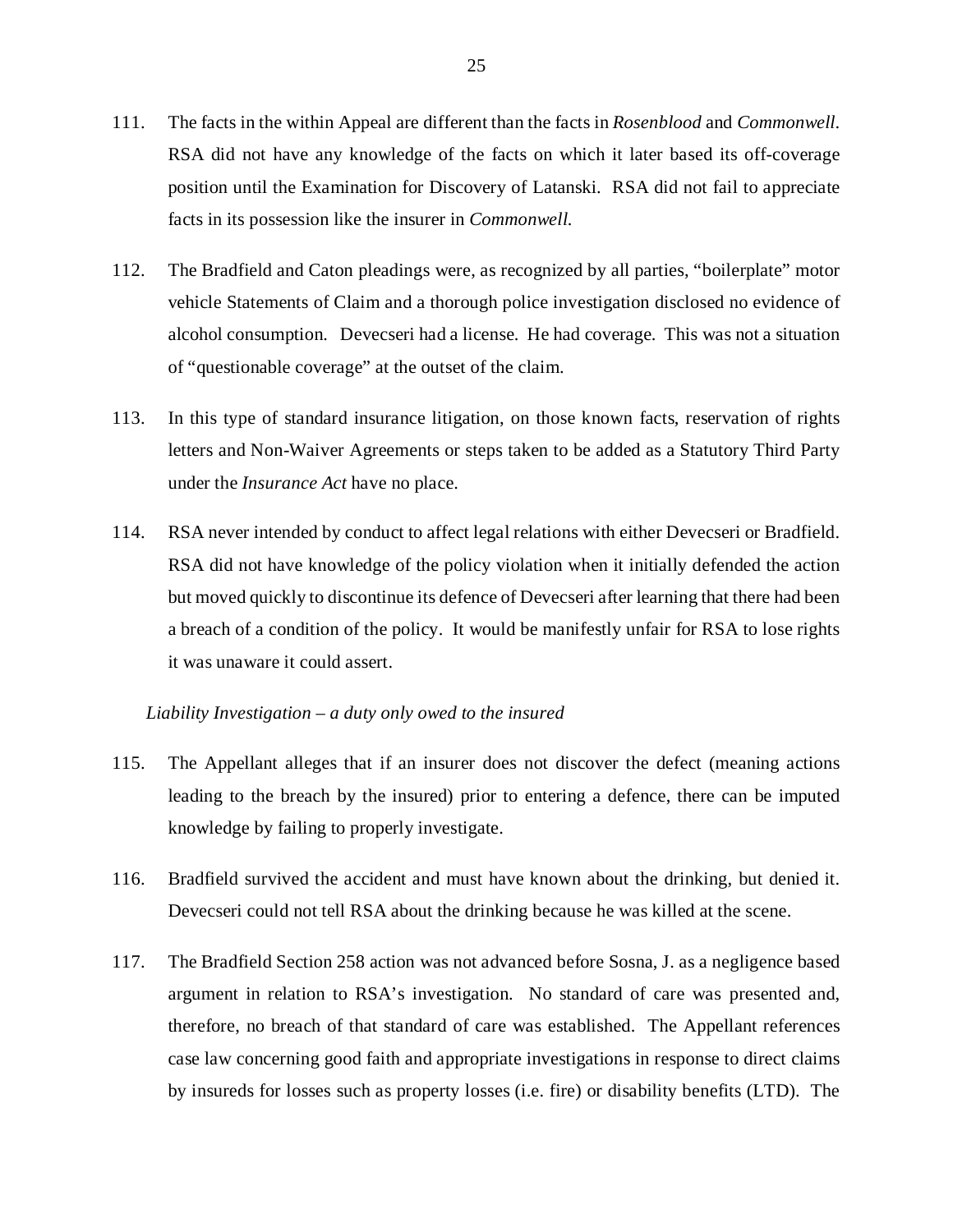obligations discussed in *Whiten v. Pilot* and *Fidler v. Sun Life* concern the insurers' direct assessment and handling of claims that had already crystalized and which were the subject matter of the policy coverage.<sup>102</sup>

- 118. An insurer responding to a fire loss, a property loss or a disability claim has a duty to undertake a fair evaluation of the insured's claim when responding to the loss. It needs to proceed fairly with its insured to respond to the coverages that existed.
- 119. There is a significant distinction, however, with respect to duties under liability coverage. The insurer, particularly under motor vehicle litigation, is obliged to defend the insured against claims advanced by others. Both the timing and the nature of the investigative activity are uniquely different. Knowing that Devecseri was licensed, should RSA be looking for a policy breach so as to avoid its duty to its insured? At Trial, State Farm agreed that they do not open up a claim file looking to find a reason to deny the claim.<sup>[103](#page-30-1)</sup> All reasonable indications were that alcohol was not a factor. There was a comprehensive police investigation with no evidence of alcohol consumption on the part of Devecseri.
- 120. RSA by conduct never affected the legal relations of either Devecseri, Bradfield or even Caton. It acted appropriately in disclosing the policy that "may respond" and it defended on the basis of the knowledge that it had. RSA should be permitted to advance its section 258 (11) defences under the circumstances. RSA acted promptly and gave notification to involved parties after information came to light which later developed into a clear policy breach.
- 121. The policy breach and resulting off-coverage position taken by RSA was actually seen as a potential benefit to the injured parties, Bradfield and Caton in their capacity as Plaintiffs, as they both had underinsured coverage.<sup>[104](#page-30-2)</sup> If Devecseri was found 100% at fault, they each would have access to an additional \$800,000 under their own policies rather than having to share *pro rata* under the single policy of Devecseri which would have responded if there

<span id="page-30-0"></span> <sup>102</sup> *Whiten v. Pilot Insurance Co.*, 2002 SCC 18, at paras 1 and 32; *Fidler v. Sun Life Assurance Co. of Canada*, 2006 SCC 30, at paras 1, 3 and 5.

<span id="page-30-1"></span><sup>103</sup> AR, Vol. XII p. 62.

<span id="page-30-2"></span><sup>104</sup> AR, Vol. III, p. 16, and AR, Vol XIII, p. 21.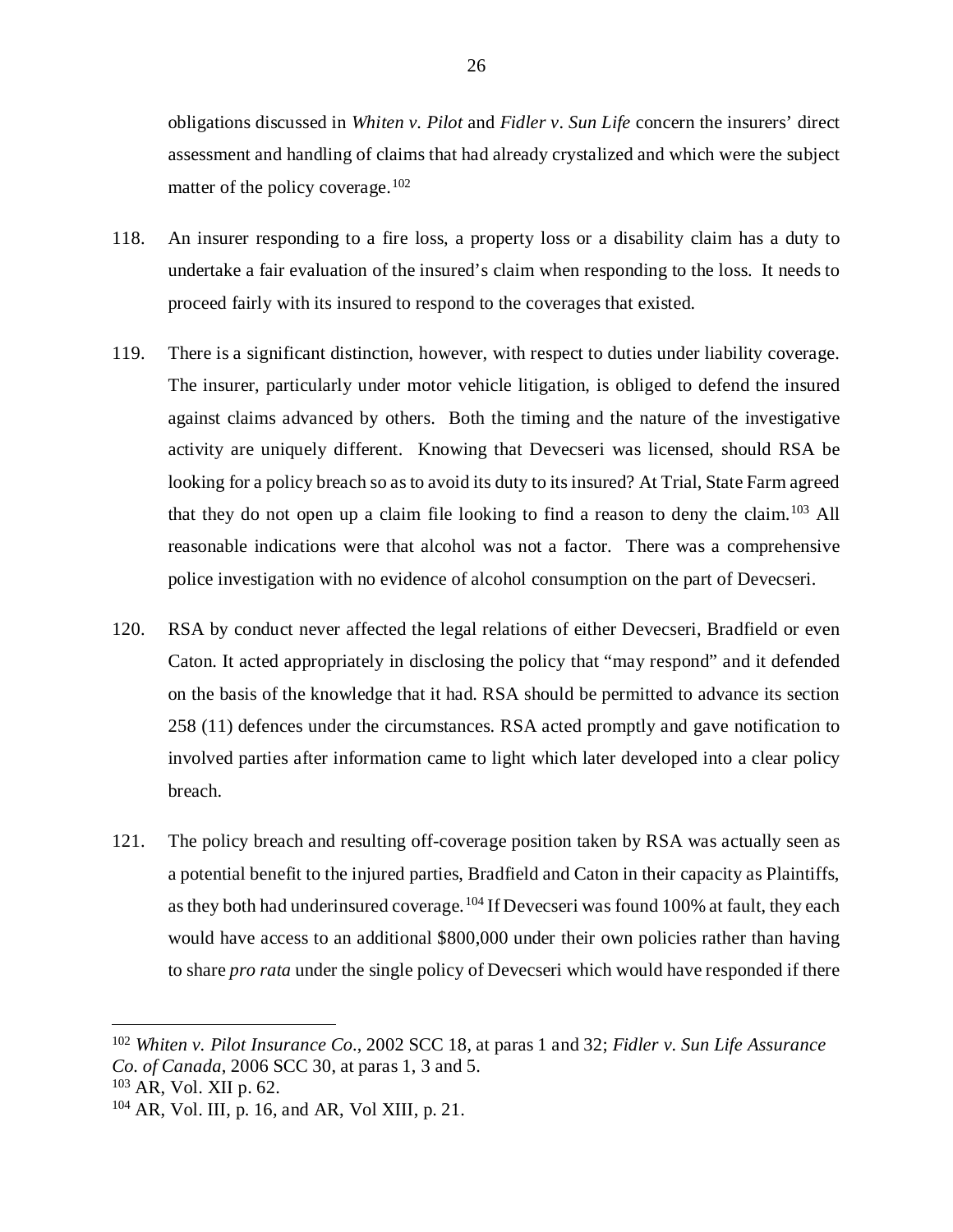had been no breach of the policy by Devecseri. However, because the jury found Bradfield 10% liable, Bradfield's insurer under joint and several liability, became liable (to the limits of Bradfield's policy) for the full Judgment amount and seeks to transfer liability to RSA under the construct of estoppel.

122. RSA owed Devecseri's estate a duty to investigate the liability claim in a balanced and reasonable manner. RSA appointed an independent adjuster and provided that adjuster with a list of non-mandatory suggestions to assist in his investigation. This list included the suggestion of obtaining the Coroner's Report, but Eddy had nothing to go on to support obtaining same – there was no evidence of drinking. All indications were that there was simply no evidence of drinking by the participants and that speed and reckless operation of the motorcycle on Devecseri's part was to blame.

## *There was no Detrimental Reliance*

- 123. The second element of estoppel requires detrimental reliance.
- 124. There was no evidence that any of the steps taken by RSA to defend the case operated to prejudice any party. There is no direct evidence from Bradfield or State Farm to support a finding of detrimental reliance. Rather, both the litigation administrator for Devecseri's estate and Caton's counsel testified at Trial that there would have been no difference in the defence of the action whether RSA added itself as a statutory third party or was a defendant in the action.  $105$
- 125. The facts of this case do not support detrimental reliance as the insured was deceased and his estate was not active in the litigation: the litigation administrator had no knowledge or awareness of the file, and took on the role only as a favour to plaintiff counsel. The Appellant correctly notes that the litigation administrator was utterly uninvolved after service.
- 126. The Appellant argues that "detrimental reliance by parties claiming against an insured, once there has been significant or meaningful progress in the litigation" should be

27

<span id="page-31-0"></span> <sup>105</sup> C.A. Decision, at para 49.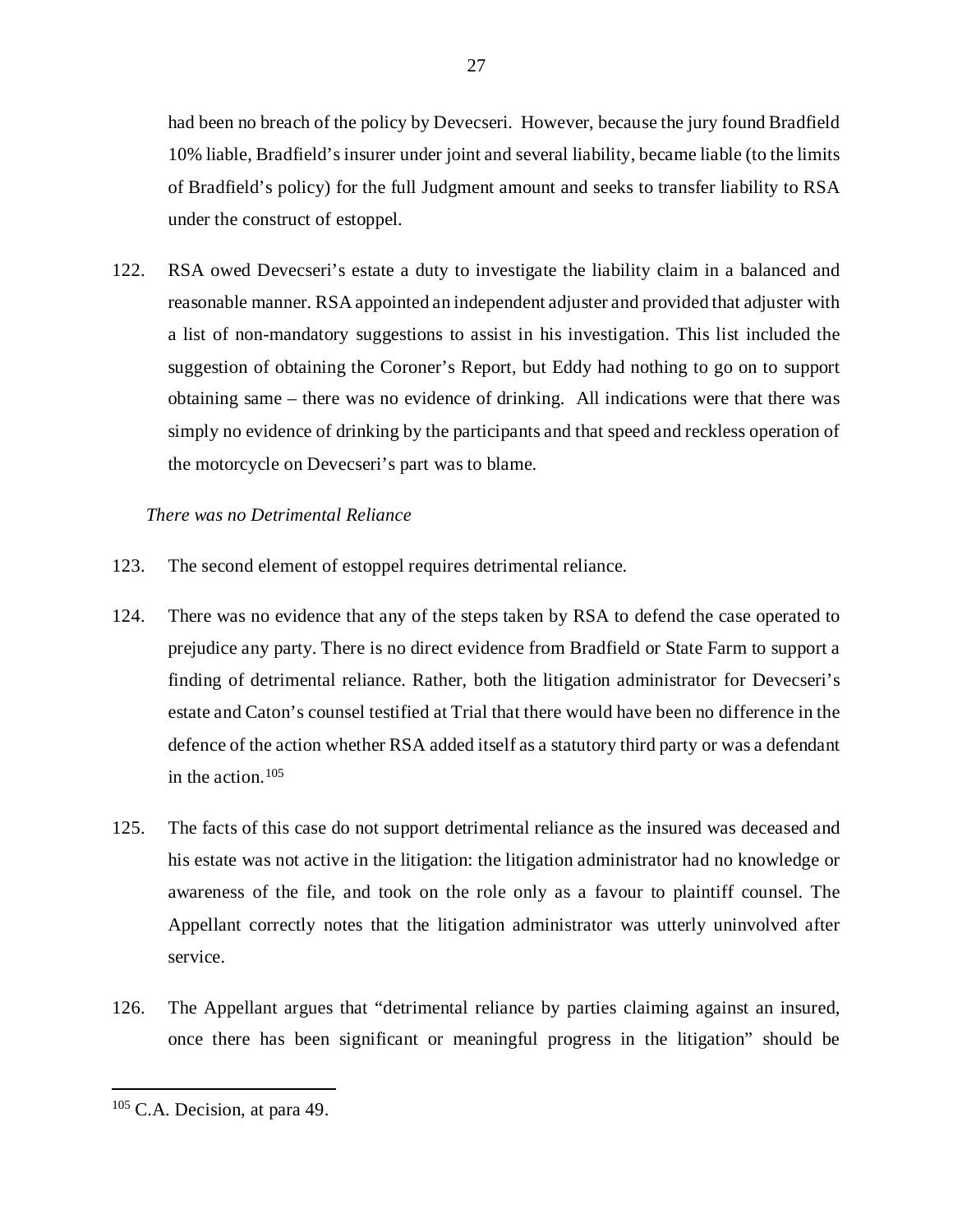assumed.<sup>106</sup> This assumption is unreasonable particularly when breaches by an insured can occur at any stage of the litigation right through to Trial. As discussed earlier, what if the policy breach by the insured has misled the insurer in the defence? What if the policy breach involved non co-operation during the course of the litigation?

- 127. Unlike the situation in *Logel (Litigation Administrator of) v. Wawanesa Mutual Insurance*  Company,<sup>[107](#page-32-1)</sup> RSA acted promptly when the evidence of Devecseri's policy breach on authority to drive came to its attention. In *Logel*, the deceased driver's Coroner's Report had come to the attention of the insurer about 1  $\frac{1}{2}$  years after the accident and well after the police report had been secured. The defence filed by the insurer on behalf of *Logel*, was filed approximately six months after the police investigation and the Coroner's Report were in the insurer's hands. The case proceeded on for more than three more years, including settlement discussions and the dismissal of the action against two parties until the off coverage position was taken. The Trial Court and subsequently the Ontario Court of Appeal<sup>[108](#page-32-2)</sup> recognized that in that context, prejudice was recognized. The insurer was too late.
- 128. Bradfield could not have a better position than Devecseri in a section 258 action beyond the absolute liability policy limits. TLABC argues that he should. TLABC refers<sup>[109](#page-32-3)</sup> to closing submissions of counsel for Bradfield in this section 258 action in an attempt to prove detrimental reliance on the part of Bradfield. However, the closing submissions of counsel are not evidence. Moreover, these submissions are taken out of context and are misleading.
- 129. Bradfield's counsel knew about the off-coverage position in July 2009, nearly three years before the Caton action proceeded to Trial. If the coverage dispute was so important to

<span id="page-32-0"></span> <sup>106</sup> Appellant's Factum, at para 138.

<span id="page-32-1"></span><sup>107</sup> *Logel (Litigation Administrator of) v. Wawanesa Mutual Insurance Company*, [2008] O.J. No. 3717, at paras 11, 13 and 14.

<span id="page-32-2"></span><sup>108</sup> *Logel Estate v. Wawanesa Mutual Insurance Company*, 2009 ONCA 252, at paras 1-7.

<span id="page-32-3"></span><sup>109</sup> Appellant's Factum at para 131.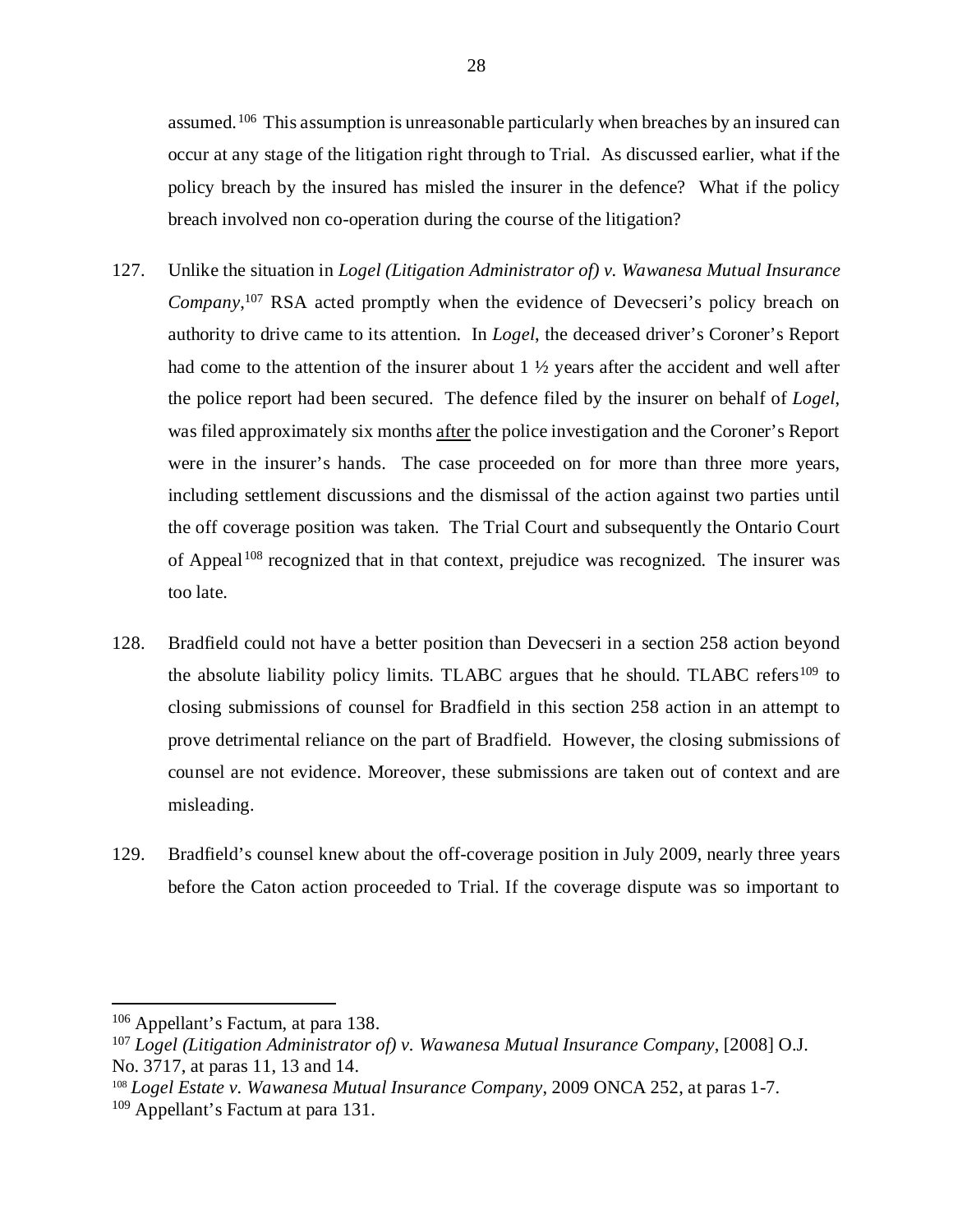Bradfield, why did counsel wait until the eve of the Caton action to bring a coverage motion?

- 130. Further, the cost decision of Justice MacDougall [110](#page-33-0) correctly sums up Bradfield's litigation strategy: the Caton action was always about whether Bradfield was even 1% liable for the collision. Bradfield went to trial on liability and lost. The jury found that Bradfield and Devecseri were engaged in a joint venture with a consistent pattern all day, including excessive speed and dangerous driving<sup>[111](#page-33-1)</sup>
- 131. The Appellant's suggestion that the parties, in particular Bradfield / State Farm, acted upon an assurance of full coverage is inconsistent with their own actions. As Plaintiff, Bradfield accepted the RSA off-coverage position and received \$600,000 from his OPCF 44 insurer, State Farm. That same insurer (through Bradfield) then argued that RSA is estopped from taking that same off-coverage position, notwithstanding that State Farm had accepted RSA's off-coverage position as evidenced by its payment of OPCF 44 coverage to Bradfield.
- 132. TLABC also argues that "once litigation has made significant progress"[112](#page-33-2) the insurer should be estopped from taking an off-coverage position. However, this case was in its relative infancy when RSA discovered the facts constituting the policy breach by Devecseri. Bradfield delivered his Statement of Defence in March 2009, the discoveries were in June 2009 and no settlement discussions had taken place.
- 133. When the facts of this case are applied to the test for estoppel, it is evident that estoppel cannot be made out:
	- (1) there is no evidence that the RSA had any knowledge to support a denial of coverage until discoveries were conducted and it moved promptly thereafter to alert all parties to its off-coverage position; and

<span id="page-33-0"></span> <sup>110</sup> *Caton v. Devesceri*, 2012 ONSC 4640 at para 10.

<span id="page-33-1"></span><sup>111</sup> AR, Vol. IV, p. 58.

<span id="page-33-2"></span><sup>112</sup> Appellant's Factum, at para 51.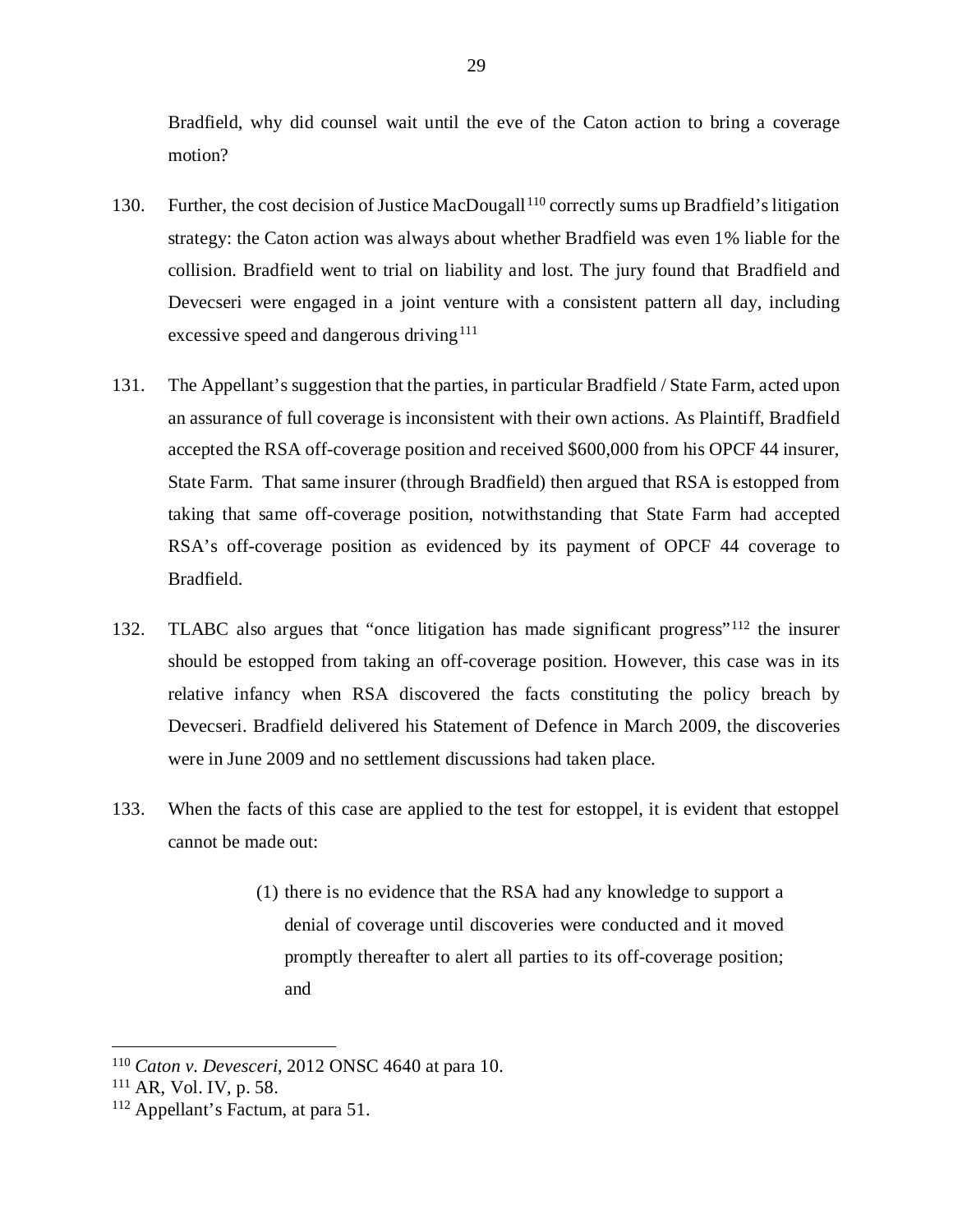- (2) there is no evidence that any party acted differently in the litigation to their prejudice prior to the off-coverage position being advanced.
- 134. Accordingly, the Court of Appeal for Ontario was correct in deciding that RSA was not estopped from asserting a breach of the insurance policy. This Appeal should, therefore, be dismissed if this Court elects to decide the appeal on the merits, notwithstanding that it is moot.

#### **PART IV – SUBMISSIONS ON COSTS**

135. If RSA is successful on this Appeal, TLABC should pay RSA's costs of this Appeal and of the motion for TLABC to be substituted as the Appellant.

#### **PART V – ORDER SOUGHT**

136. The appropriate Order is to dismiss this Appeal as being moot or, in the alternative, to dismiss this Appeal and reaffirm the decision of the Court of Appeal for Ontario.

## **PART VI – CONFIDENTIALITY**

137. There is no sealing of confidentiality order, publication ban, or classification of information in the Court's file as confidential, or other restriction on public access to information in that file.

# ALL OF WHICH IS RESPECTFULLY SUBMITTED this 24<sup>th</sup> day of February, 2021.

guardat *for:*

\_\_\_\_\_\_\_\_\_\_\_\_\_\_\_\_\_\_\_\_\_\_\_\_\_\_\_

David A. Tompkins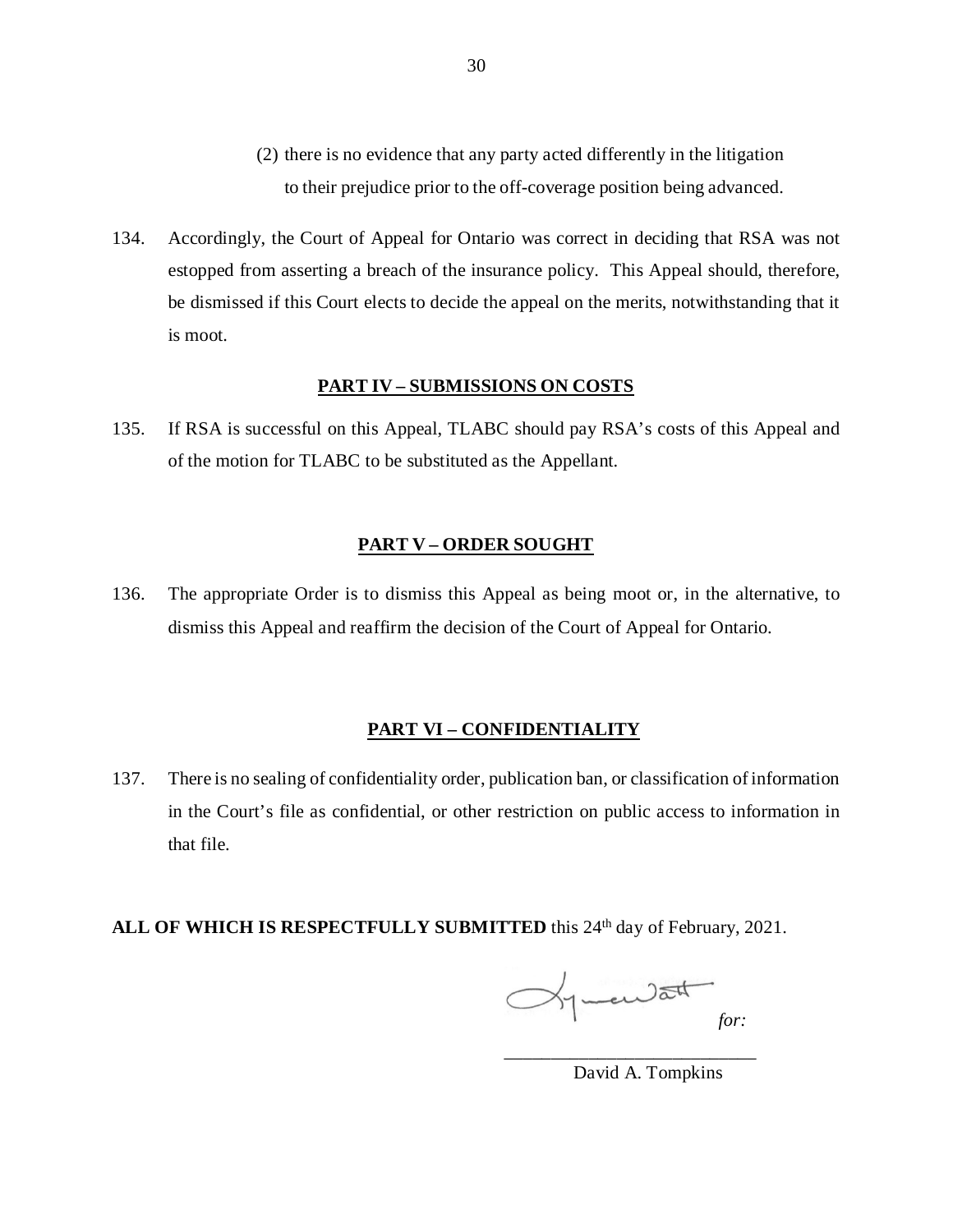

Mark A. Borgo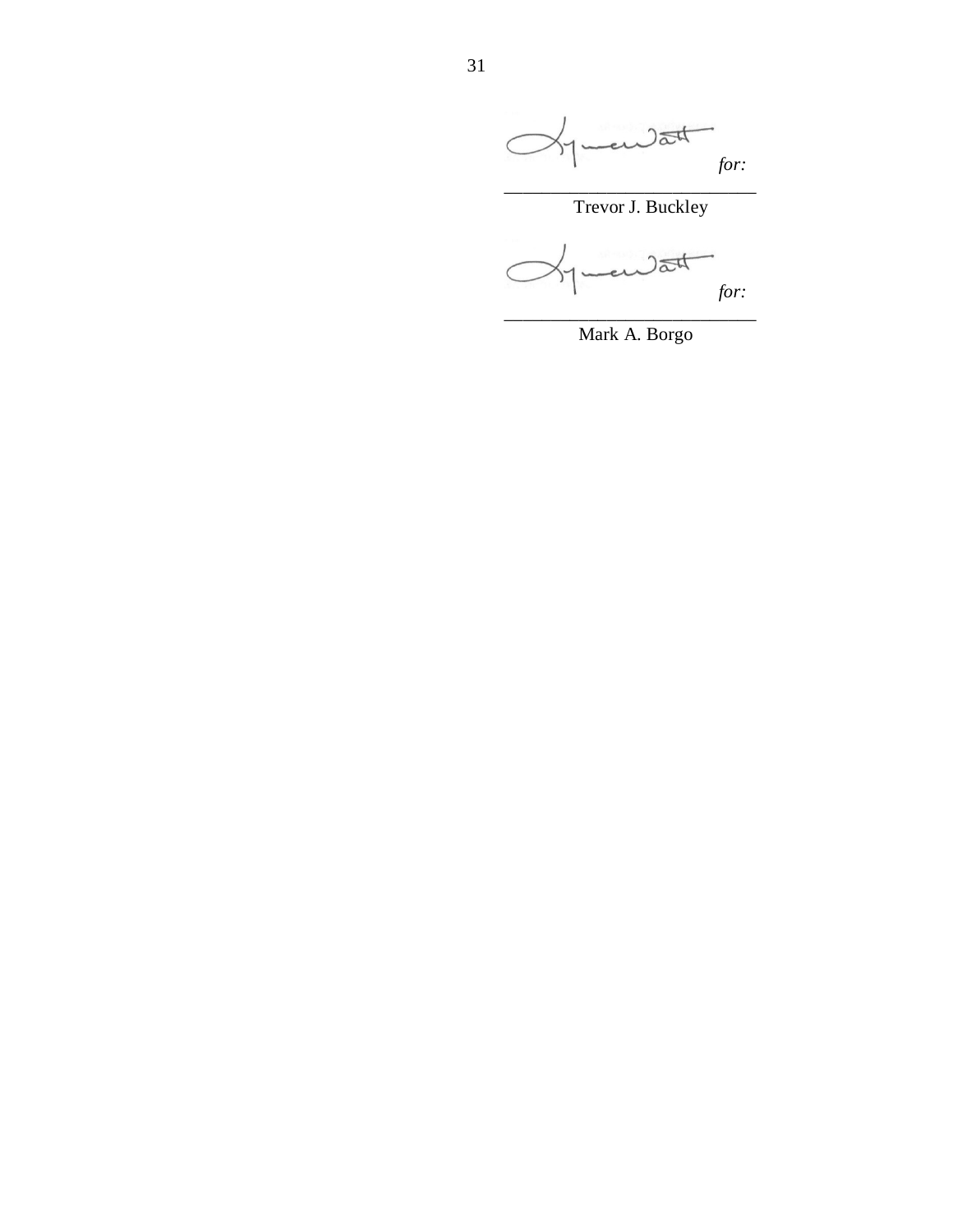| <b>PART VI - TABLE OF AUTHORITIES &amp; STATUTORY PROVISIONS</b>                                  |                                              |  |
|---------------------------------------------------------------------------------------------------|----------------------------------------------|--|
| <b>Case Law:</b>                                                                                  | Paragraph<br><b>References</b>               |  |
| Bell Express Vu Limited v. Rex, [2002] 2 S.C.R. 559, 2002 SCC 42                                  | 92                                           |  |
| Borowski v. Canada (Attorney General), [1989] 1 SCR 342                                           | 51, 53                                       |  |
| Campanaro v. Kim (1998), 41 OR (3d) 545 (CA)                                                      | 83, 93                                       |  |
| Caton v. Devecseri, 2012 ONSC 4640                                                                | 34, 130                                      |  |
| Fidler v. Sun Life Assurance Co. of Canada, 2006 SCC 30                                           | 117                                          |  |
| Gilewich v 3812511 Manitoba Ltd., [2013] 2 W.W.R. 835                                             | 104                                          |  |
| <i>Kelvin Energy Ltd. v. Lee,</i> [1992] 3 SCR 235                                                | 57                                           |  |
| Logel Estate v. Wawanesa Mutual Insurance Company, 2009 ONCA 252                                  | 127                                          |  |
| Logel (Litigation Administrator of) v. Wawanesa Mutual Insurance Company,<br>[2008] O.J. No. 3717 | 127                                          |  |
| Maracle v. Travelers Indemnity Co. of Canada, [1991] 2 SCR 50                                     | 98                                           |  |
| Monenco Ltd. v. Commonwealth Insurance Co., 2001 SCC 49                                           | 109                                          |  |
| Nichols v. American Home Assurance Co., [1990] 1 SCR 801                                          | 109                                          |  |
| Pembridge Insurance Co. v. Parlee, 2005 NBCA 49                                                   | 104                                          |  |
| Reid v. Gore Mutual, [1980] OJ No. 750                                                            | 82                                           |  |
| Rosenblood Estate v. Law Society of Upper Canada (1989), 37 C.C.L.I. 142<br>(Ont. H.C.)           | 100, 104, 105,<br>106, 107, 108,<br>110, 111 |  |
| Rosenblood Estate v Law Society of Upper Canada, [1992] O.J. No. 3030 (Ont.<br>C.A.)              | 100, 104, 105,<br>106, 107, 108,<br>110, 111 |  |
| Sable Offshore Energy Inc. v. Ameron International Corp., [2013] 2 SCR 632                        | 57                                           |  |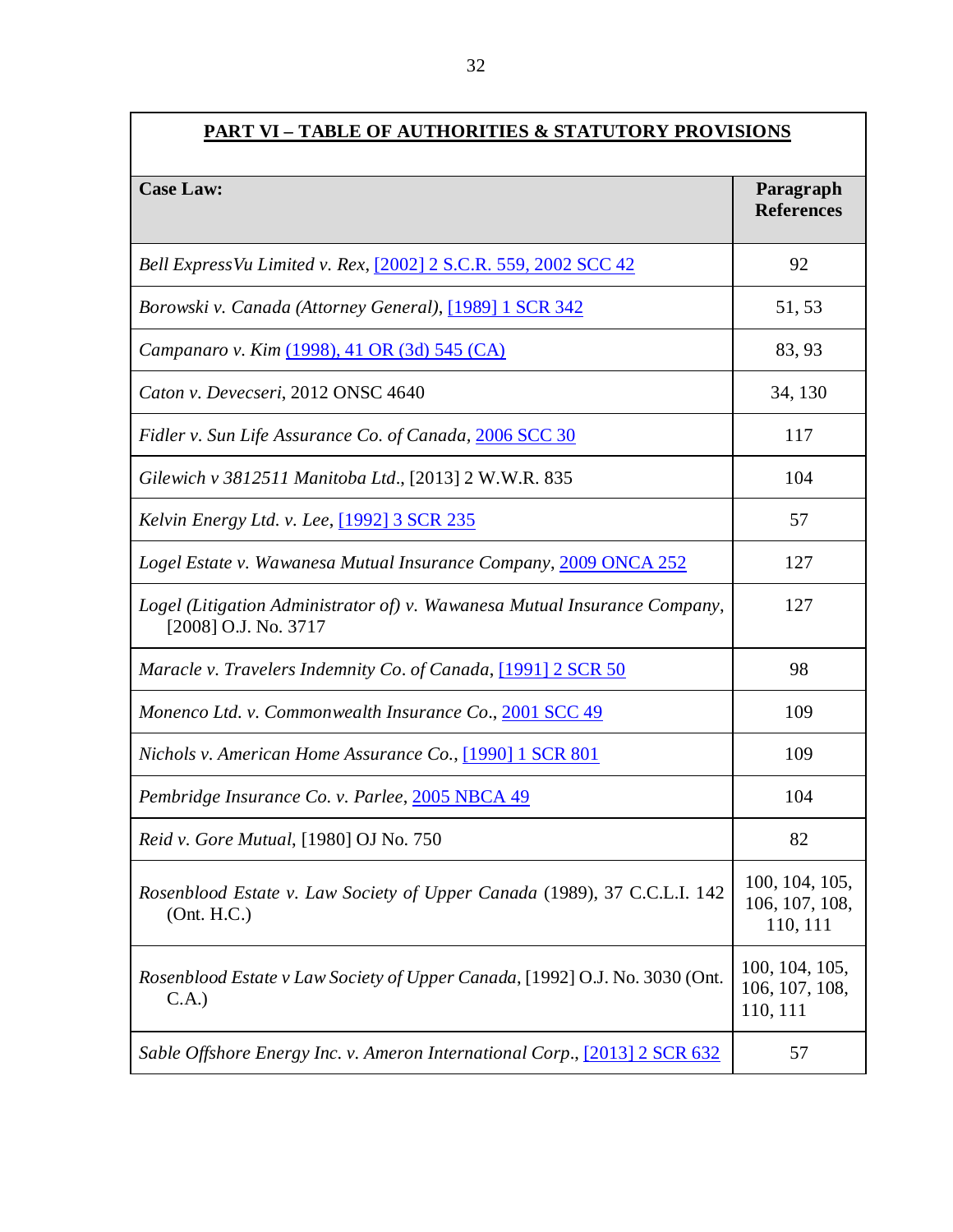| <b>PART VI - TABLE OF AUTHORITIES &amp; STATUTORY PROVISIONS</b>                                                            |                                |  |
|-----------------------------------------------------------------------------------------------------------------------------|--------------------------------|--|
| <b>Case Law:</b>                                                                                                            | Paragraph<br><b>References</b> |  |
| Saskatchewan River Bungalows Limited v. Maritime Life Assurance<br>Company, 1994 [2 SCR] 490                                | 59, 60, 80, 82                 |  |
| Snair v. Halifax Insurance Nationale-Nederlanden North America Corp.,<br>[1995] N.S.J. No. 424                              | 104                            |  |
| The Commonwell Mutual Insurance Group v. Campbell, 2019 ONCA 668                                                            | 110                            |  |
| Union Carbide Canada Inc. v. Bombardier Inc., 2014 SCC 35                                                                   | 57                             |  |
| Walker v. Allstate Insurance Co. of Canada $(1989)$ , 67 O.R. (2d) 733 (CA)                                                 | 93                             |  |
| Western Can. Accident & Guaranty Insurance Co. v. Parrott (1921), 61 S.C.R.<br>595                                          | 102                            |  |
| Whiten v. Pilot Insurance Co., 2002 SCC 18                                                                                  | 117                            |  |
| Winch v. Keogh (2006), 214 O.A.C. 23                                                                                        | 93                             |  |
| <b>Statutes, Regulations, Legislation:</b>                                                                                  |                                |  |
| Coroners Act, R.S.O. 1990, c. C. 37, s. 18<br>coroners (Loi sur les), L.R.O. 1990, chap. C.37, s. $18$                      | 30                             |  |
| <i>Insurance Act</i> , R.S.O. 1990, c. I.8, s.131<br>assurances (Loi sur les), L.R.O. 1990, chap. 1.8, s. 131               | 61, 63, 64                     |  |
| <i>Insurance Act, R.S.O.</i> 1990, c. I.8, s. 132<br>assurances (Loi sur les), L.R.O. 1990, chap. 1.8, s. 132               | 86, 91                         |  |
| <i>Insurance Act, R.S.O.</i> 1990, c. I.8, s. 258<br>assurances (Loi sur les), L.R.O. 1990, chap. 1.8, s. 258               | 87, 88, 90                     |  |
| <i>Insurance Act, R.S.O.</i> 1990, c. I.8, s. 258(1)<br><i>assurances (Loi sur les)</i> , L.R.O. 1990, chap. 1.8, s. 258(1) | 89,95                          |  |
| <i>Insurance Act, R.S.O.</i> 1990, c. I.8, s. 258 (11)                                                                      | 91, 92                         |  |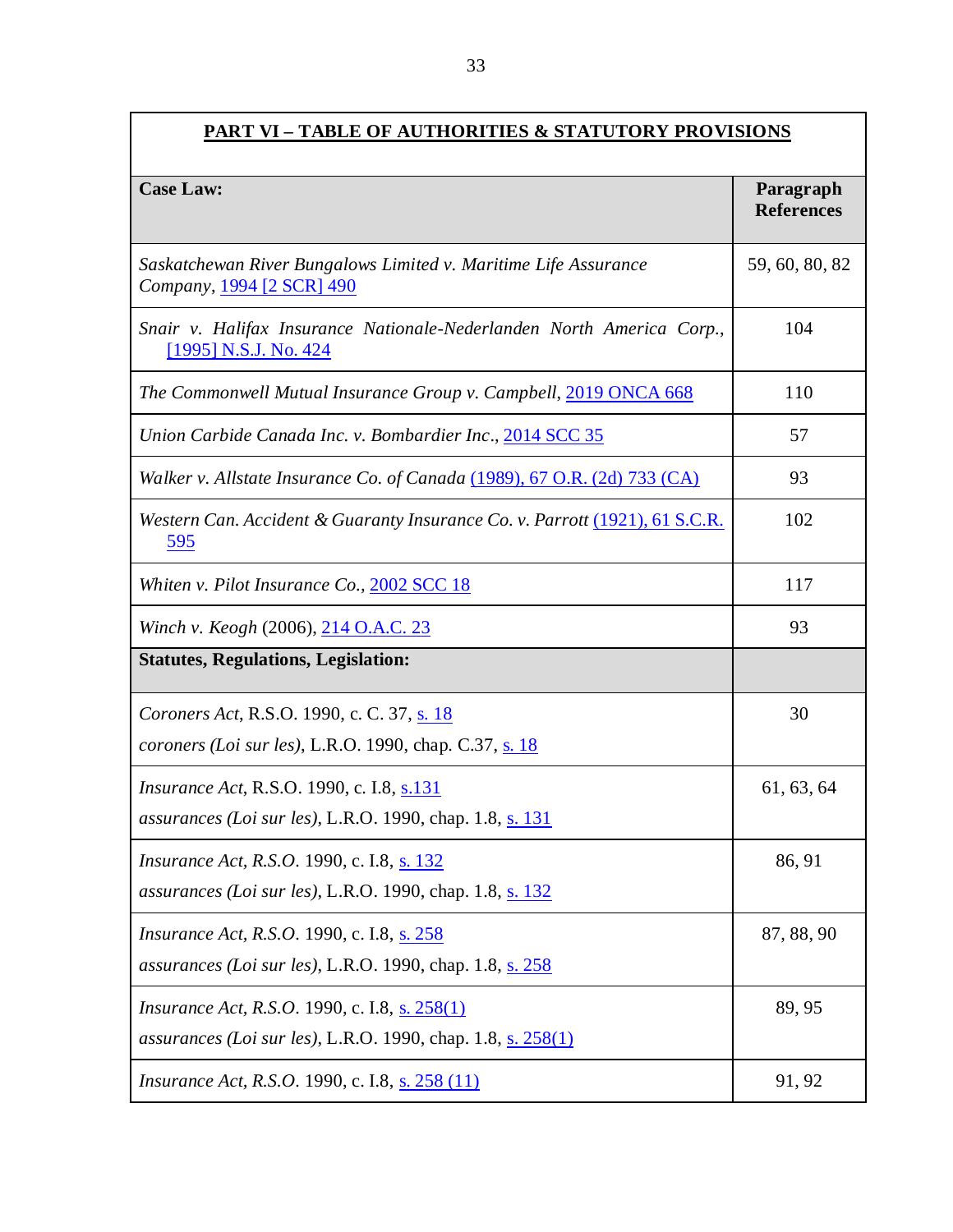| <b>PART VI – TABLE OF AUTHORITIES &amp; STATUTORY PROVISIONS</b>                                                             |                                |  |
|------------------------------------------------------------------------------------------------------------------------------|--------------------------------|--|
| <b>Case Law:</b>                                                                                                             | Paragraph<br><b>References</b> |  |
| assurances (Loi sur les), L.R.O. 1990, chap. 1.8, s. 258(11)                                                                 |                                |  |
| <i>Insurance Act, R.S.O. 1990, c. I.8, s. 258.3(b)</i><br>assurances (Loi sur les), L.R.O. 1990, chap. 1.8, s. 258.3(b)      | 69                             |  |
| <i>Insurance Act</i> , R.S.O. 1990, c. I.8, s. 258.4<br>assurances (Loi sur les), L.R.O. 1990, chap. 1.8, s. 258.4           | 69,90                          |  |
| Rules of Civil Procedure, R.R.O. 1990, Rule 19.01<br>Règles de procédure civile, RR0 1990, Règles 19.01                      | 82                             |  |
| <i>Rules of Civil Procedure, R.R.O.</i> 1990, Rule $19.02(1)(a)$<br>Règles de procédure civile, RR0 1990, Règles 19.02(1)(a) | 82                             |  |
| Rules of Civil Procedure, R.R.O. 1990, Rule 30.02<br>Règles de procédure civile, RR0 1990, Règles 30.02                      | 71                             |  |
| Rules of Civil Procedure, R.R.O. 1990, Rule 30.08(2)(b)<br>Règles de procédure civile, RR0 1990, Règles 30.08(2)(b)          | 82                             |  |
| <i>Rules of Civil Procedure, R.R.O. 1990, Rule 34.15(1)(b)</i><br>Règles de procédure civile, RR0 1990, Règles 34.15(1)(b)   | 82                             |  |
| Supreme Court Act, R.S.C. 1985, c. S-26, s. 18(1)<br>Loi sur la Cour suprême, LRC 1985, c S-26, s. 18(1)                     | 49                             |  |
| <b>Secondary Sources:</b>                                                                                                    |                                |  |
| OAP 1: Ontario Automobile Policy Owner's Policy, section 3.4                                                                 | 76                             |  |